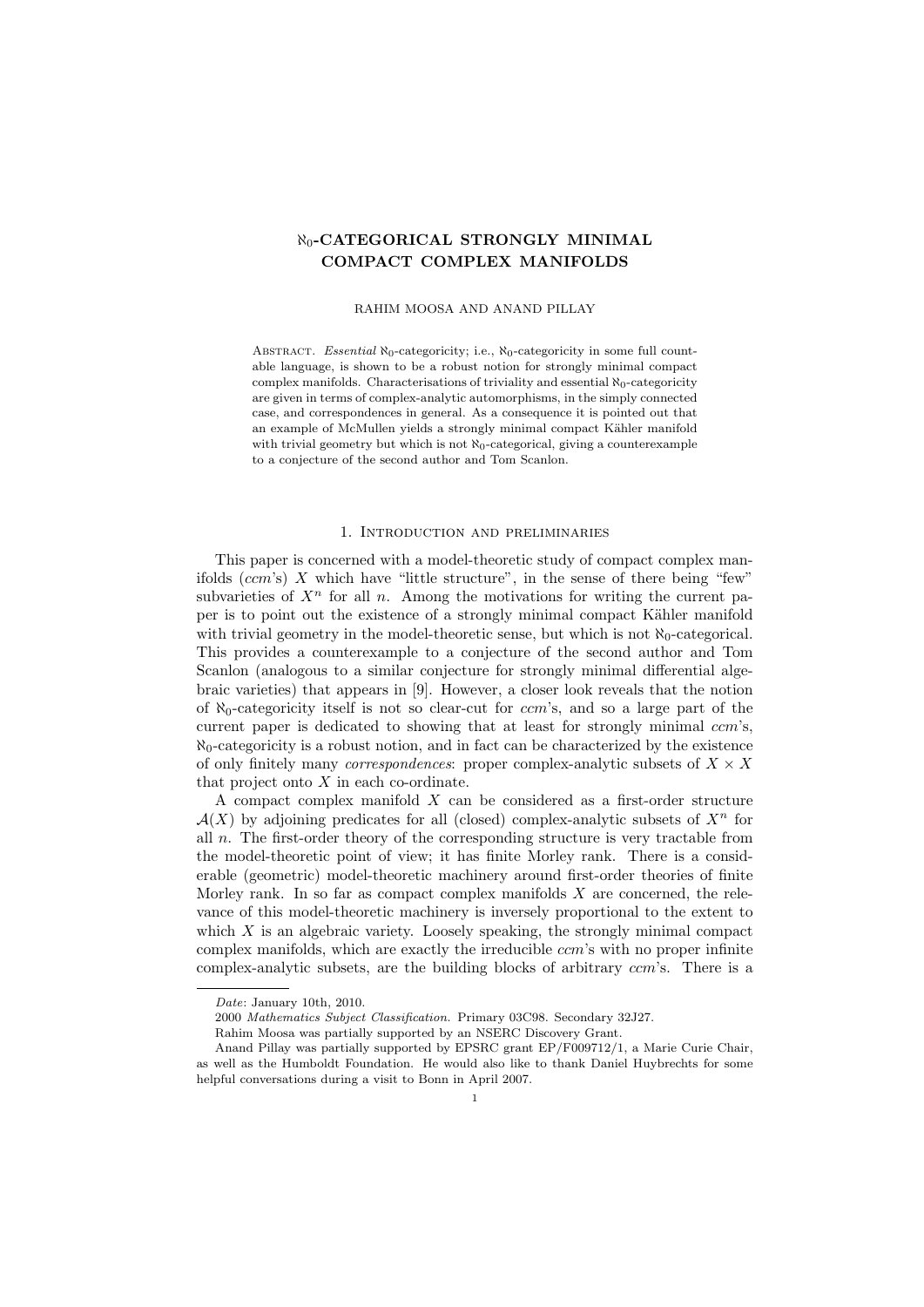rudimentary classification of strongly minimal structures M according to the behaviour of algebraic closure in a saturated elementary extension; (a) nonmodular, (b) modular nontrivial, and (c) trivial. When  $M = \mathcal{A}(X)$ , this essentially corresponds to (a)  $X$  is an algebraic curve, (b)  $X$  is a nonalgebraic simple complex torus, and  $(c)$  X has algebraic and Kummer dimension zero, or equivalently X admits no positive-dimensional compact complex-analytic family of correspondences. The identification of strongly minimal  $ccm$ 's X of type (c) would seem to be a central problem in bimeromorphic geometry. A further distinction within type (c) is between  $\aleph_0$ -categorical and non  $\aleph_0$ -categorical. But the notion is problematic. If  $M$  is a structure for a *countable* language then  $M$  (or rather the first-order theory of M) is said to be  $\aleph_0$ -categorical if Th $(M)$  has a unique countable model, equivalently if for each n, there are only finitely many  $\emptyset$ -definable subsets of  $M^n$ . However the underlying first-order language of the structure  $\mathcal{A}(X)$  is on the face of it uncountable, as for example each point of  $X$  is named by a predicate. A possible definition of  $\aleph_0$ -categoricity of X is that there is some full countable language  $\mathcal L$  for X (see Definition 1.1 below) such that  $(X, \mathcal{L})$  is  $\aleph_0$ -categorical. Now X need not have a full countable language, for example if  $X$  is a Hopf surface. On the other hand, if  $X$  does have a full countable language (which is the case when  $X$  is of Kähler type), then as the first author points out in  $[3]$ , there is a "canonical" choice for such a language, the so-called Douady language. We prove (Theorem 3.15) that for X strongly minimal X is  $\aleph_0$ -categorical in some full countable language iff X is  $\aleph_0$ -categorical in the Douady language iff X has only finitely many correspondences. In section 2 we go through the special case when  $X$  is simply connected, where the arguments are easier and where the third condition becomes  $Aut(X)$  is finite. McMullen's example of a general K3 surface X with  $Aut(X) = \mathbb{Z}$ , provides then a trivial strongly minimal Kähler manifold which is not  $\aleph_0$ -categorical.

There are several overviews of the model theory of compact complex manifolds for a general audience, such as [4] and [6], which we point the reader towards. A starting point for this theory is the fact that compact complex manifolds are complete  $\omega_1$ -compact Zariski structures in the sense of Zilber (see §3.4.2 of [11]) and this substantially informs the approach taken here. While we will restrict ourselves to manifolds for our main results, smoothness is not essential to the basic modeltheoretic development and it is convenient to sometimes work more generally with arbitrary reduced and irreducible compact complex-analytic spaces, that is, compact complex varieties. Douady spaces and full countable languages play an important role in the current paper, and the reader is referred to [3] for a comprehensive treatment. An introduction to key notions of model theory, especially in regard to applications, appears in [8] which we again recommend for the non expert.

We are grateful to the referee for correcting a mistake in an earlier draft.

In the remainder of this section we briefly review essential saturation for compact complex varieties and introduce "essential  $\aleph_0$ -categoricity". But first, as strong minimality and triviality are central to the paper we give brief accounts. When we speak of a *definable set* in a structure  $M$  we mean a set (typically a subset of some  $M^n$ ) definable in M possibly with parameters from M. A one-sorted structure M (in a possibly uncountable language  $L$ ) is said to be *strongly minimal* if for any elementary extension  $M'$  of  $M$  every definable subset of  $M'$  is finite or cofinite. If M is strongly minimal and  $M'$  a saturated elementary extension of  $M$ , algebraic closure yields an infinite-dimensional pregeometry or matroid on  $M'$ . The structure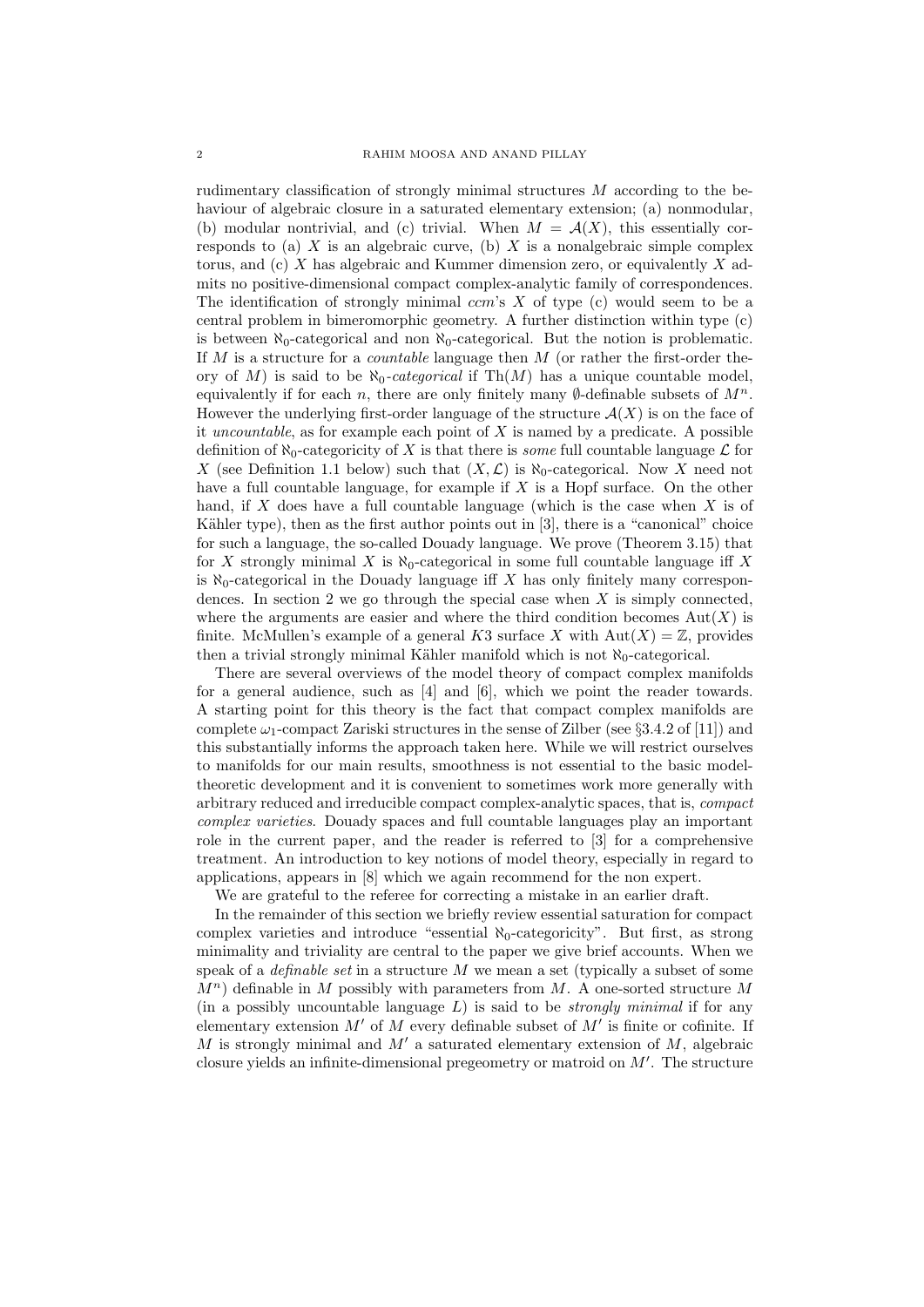$M$  is said to have *trivial geometry* if this pregeometry on  $M'$  is trivial, in the sense that for any subset A of  $M'$ , acl $(A) \cap M = \bigcup_{a \in A} \text{acl}(a) \cap M$ .

If X is a compact complex variety, then by  $\mathcal{A}(X)$  we mean the structure which has  $X$  as its universe and a predicate for each complex-analytic subset of each finite cartesian power of X. We say that X is strongly minimal or that X has trivial ge*ometry*, if it is true of the structure  $\mathcal{A}(X)$ . It follows from quantifier elimination and  $\omega_1$ -compactness that X is strongly minimal just if X has no positive-dimensional proper complex-analytic subsets. We denote by  $A$  the many-sorted structure where there is a sort for each compact complex variety and a predicate for each complexanalytic subset of each finite cartesian product of sorts. We typically work in the many-sorted structure A. But note that by definability of types, a subset of  $X^n$  is definable in  $\mathcal{A}(X)$  if and only if it is definable in  $\mathcal{A}$ .

**Definition 1.1** (cf. [3]). Suppose X is a compact complex variety. A full countable language for X is a countable (one-sorted, relational) language  $\mathcal L$  and an  $\mathcal L$ -structure on X such that

(1) for all  $n < \omega$ , a subset of  $X^n$  is definable in  $\mathcal{A}(X)$  if and only if it is definable (with parameters) in  $(X, \mathcal{L})$ .

We will say that  $\mathcal L$  is analytic if in addition

(2) whenever  $\sigma$  is an automorphism of  $(X, \mathcal{L})$  and  $A \subseteq X^n$  is a complex-analytic subset, then  $\sigma(A)$  is complex-analytic.

We also say that  $X$  is *essentially saturated* if it has some full countable language.

**Example 1.2** (The Douady Language). Suppose X is an essentially saturated compact complex variety. In [3] it is shown that for all  $n > 0$ , every irreducible complex-analytic subset of  $X<sup>n</sup>$  lives in a compact component of the Douady space  $D(X^n)$ . (In fact this characterises essential saturation.) By a *prime* component of  $D(X^n)$  we will mean any irreducible component of  $D(X^n)_{\text{red}}$  in which an irreducible complex-analytic subset of  $X<sup>n</sup>$  lives. So there are countably many prime components, each is a compact complex variety, and every irreducible complexanalytic subset of  $X^n$  is in a prime component. Let  $Z(X^n) \subseteq D(X^n) \times X^n$  be the universal family of complex-analytic subspaces of  $X<sup>n</sup>$ . Consider the reduct  $\mathcal{A}_X$ of A, where there is a predicate for the restriction of  $Z(X^n) \to D(X^n)$  to each prime component, as  $n > 0$  varies. Then, by quantifier elimination, a subset of a cartesian power of X is definable in  $\mathcal{A}_X$  if and only if it is definable in  $\mathcal{A}(X)$ . Now let  $\mathcal{L}_{\text{Douadv}}$  be the language where there is a predicate for each subset of  $X^n$ that is 0-definable in  $\mathcal{A}_X$ , for each  $n > 0$ . By definability of types this is a full countable language for X, and every automorphism of  $(X, \mathcal{L}_{\text{Douadv}})$  extends to an automorphism of  $A_X$ . Since automorphisms of  $A_X$  preserve complex-analyticity,  $\mathcal{L}_{\text{Douadv}}$  is a full countable analytic language for X. We call it the *Douady language* of X. Note also that  $(X, \mathcal{L}_{\text{Douadv}})$  admits quantifier elimination.

Throughout, by acl we mean the algebraic closure in "eq".

**Lemma 1.3.** Suppose X is a compact complex variety. If  $\mathcal{L}$  is a full countable analytic language for X and  $C \subseteq X^n$  is F-definable in  $(X, \mathcal{L})$ , then C is of the  $_{form}$   $(\dot{\phantom{a}})$ subset of  $X^n$  and  $B_i$  is a proper  $\operatorname{acl}(F)$ -definable complex-analytic subset of  $B_i$ .  $A_i \setminus B_i$  where each  $A_i$  is an irreducible acl(F)-definable complex-analytic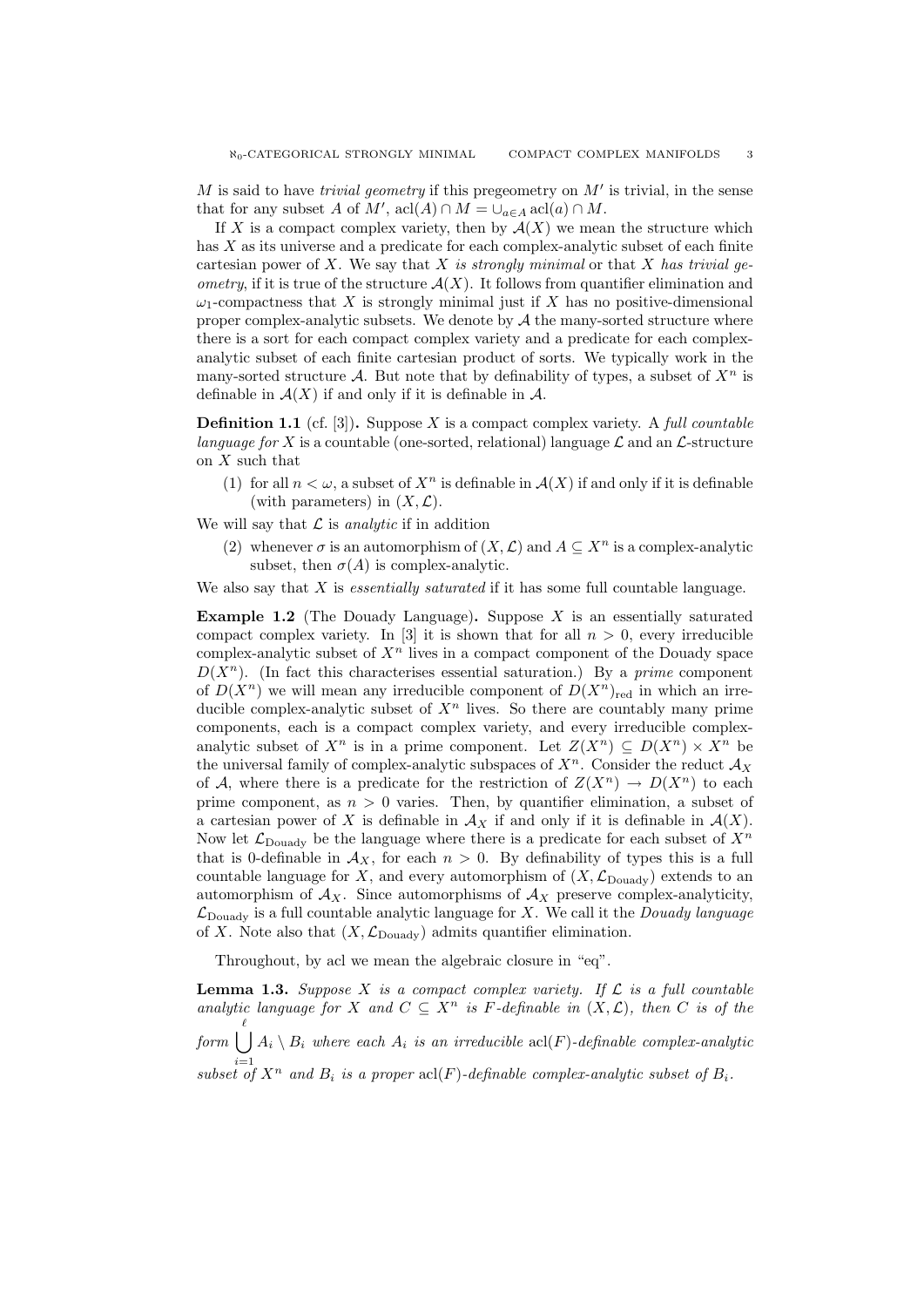*Proof.* Let G be the group of automorphism of  $(X, \mathcal{L})$ , in the model-theoretic sense, that fixes F point-wise. Suppose D is any F-definable set. Since  $\mathcal L$  is analytic, every member of G will permute the collection of complex-analytic subsets of  $X<sup>n</sup>$  that contain D. Hence the closure of D,  $\bar{D}$ , which we know is definable in  $(X, \mathcal{L})$  by fullness, is fixed set-wise by every automorphism in  $G$ . By saturation, it follows that  $\bar{D}$  is F-definable in  $(X, \mathcal{L})$ .

Now, by quantifier elimination in  $\mathcal{A}(X)$  we can write C irredundantly as  $C =$  $\bigcup_{i=1}^{\ell} C_i$  where  $C_i = A_i \setminus B_i$  with  $A_i$  irreducible complex-analytic and  $B_i$  a proper complex-analytic subset of  $A_i$ . Moreover this decomposition is unique up to a permutation of  $\{C_1, \ldots, C_{\ell}\}\$ . Since  $\mathcal L$  is analytic and C is F-definable, it follows that every member of G permutes  $\{C_1, \ldots, C_\ell\}$ . Hence, by saturation, each  $C_i$ is acl(F)-definable in  $(X, \mathcal{L})$ . By the discussion in the first paragraph, applied to  $D = C_i$  and the parameter set  $\text{acl}(F)$ ,  $A_i = \overline{C}_i$  is also  $\text{acl}(F)$ -definable. Hence, so is  $B_i = A_i \setminus C_i$ . .

**Definition 1.4** (Essential  $\aleph_0$ -categoricity). A compact complex variety X is essentially  $\aleph_0$ -categorical if there exists a full countable language  $\mathcal L$  for X such that  $(X, \mathcal{L})$  is  $\aleph_0$ -categorical.

This paper is primarily concerned with essentially  $\aleph_0$ -categorical strongly minimal manifolds. If X is such, and  $\mathcal L$  is a full countable language witnessing  $\aleph_0$ categoricity, then by Zilber's theorem algebraic closure in  $(X, \mathcal{L})$ , and hence also in Th  $(A(X))$ , is a modular geometry. But modular strongly minimal manifolds are characterised in Proposition 5.1 of [10], they are either of trivial geometry or are simple complex tori. Since the latter are not essentially  $\aleph_0$ -categorical (by what we know about  $\aleph_0$ -categorical groups, for example), we obtain:

**Fact 1.5.** Essentially  $\aleph_0$ -categorical strongly minimal compact complex varieties are necessarily of trivial geometry.

The following is a useful characterisation of triviality.

**Lemma 1.6.** Suppose  $X$  is a strongly minimal compact complex variety. The following are equivalent:

- (i)  $X$  has trivial geometry,
- (ii) there is no infinite definable family of irreducible complex-analytic subsets of  $X<sup>2</sup>$  projecting onto X in each co-ordinate.

Proof. This is well-known and comes easily out of the definitions, but we give a sketch of the proof anyway, using freely model-theoretic language. Let us first assume that there is some infinite definable family of irreducible complex-analytic subsets of  $X^2$  projecting onto X in each coordinate. Namely there is some definable subset W of  $X^k$  (some k), and some definable subset Z of  $W \times X^2$  such that for each  $w \in W$  the fibre  $Z_w \subset X^2$  is an irreducible complex-analytic set that projects onto X in each coordinate, and  $\{Z_w : w \in W\}$  is infinite. As we may exclude  $X^2$ itself from being among the fibres, we may assume (by strong minimality of  $X$ ) that each  $Z_w$  is generically finite-to-one over X in each co-ordinate. In particular each  $Z_w$  is itself a strongly minimal compact complex variety. Moreover, shrinking W if necessary, we may also assume that the complex-analytic set  $\overline{W}$ , the closure of W in  $X^k$ , is irreducible.

Now we pass to a saturated elementary extension  $\mathcal{A}'$  of  $\mathcal{A}$ . Let  $(c, a, b) \in Z(\mathcal{A}')$ be a generic point of  $\overline{Z}$  in A'. In particular, c is generic in  $\overline{W}$ . As  $Z(\mathcal{A}')_c$  is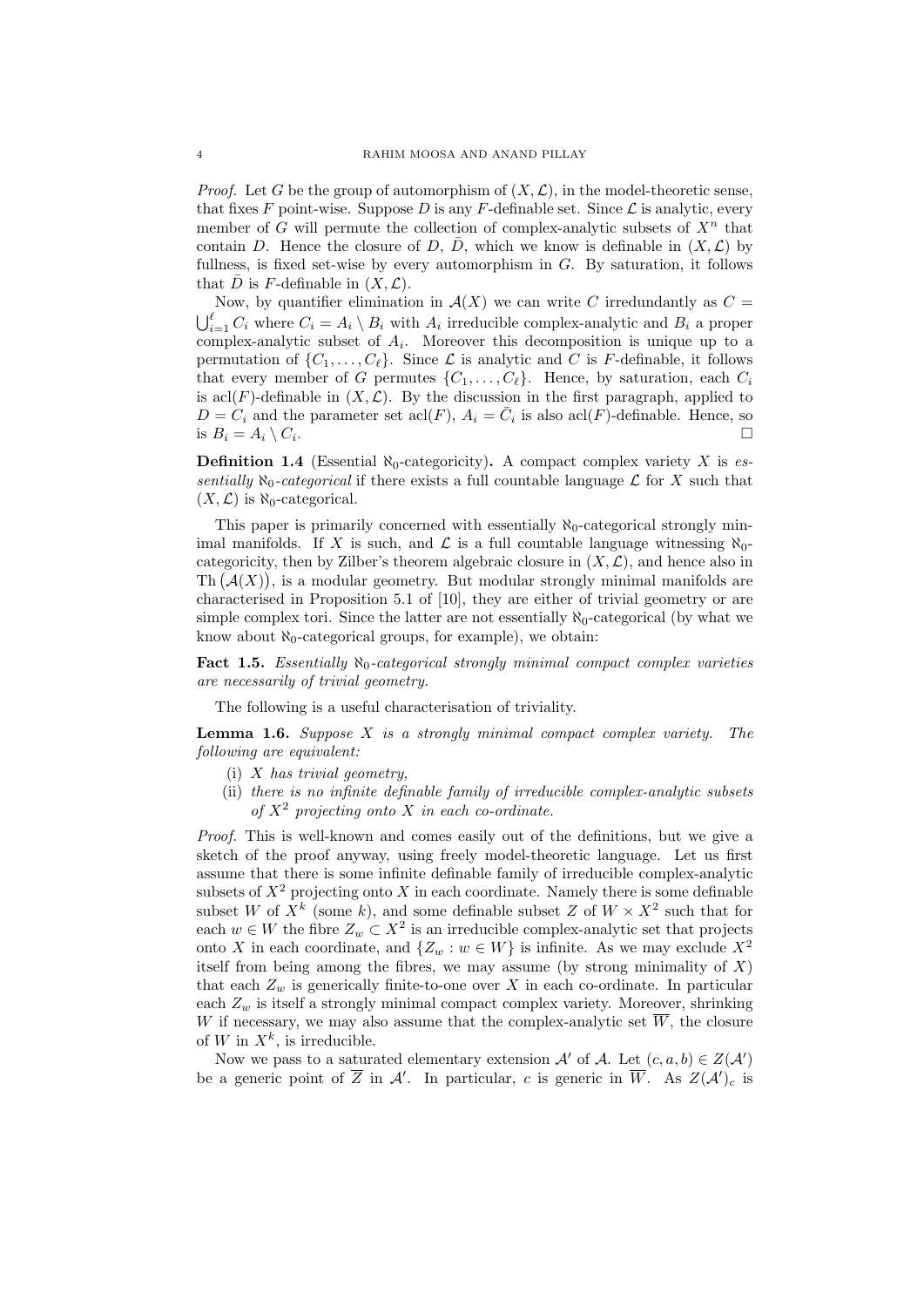generically finite-to-one over  $X(\mathcal{A}')$  in each co-ordinate, a and b are interalgebraic over c. On the other hand, as acl-dim(Z) > acl-dim(W),  $a, b \notin \text{acl}(c)$ .

We claim that  $b \notin \text{acl}(a)$ . To prove this, consider  $d \models \text{stp}(c/a)$  independent of c over a. Since  $a \notin \text{acl}(c)$  and X is of rank 1, c is independent of a over the empty set. Hence  $d$  is independent of  $c$  over the empty set, and is thus generic in  $\overline{W}$  over c. Thus, if  $Z(\mathcal{A}')_c = Z(\mathcal{A}')_d$ , then as this is a closed  $\{c\}$ -definable condition on d (and remembering that  $\overline{W}$  is irreducible) we would have that all the fibres  $Z_w$  are equal, contradicting our assumption that the family is infinite. Hence,  $Z(\mathcal{A}')_c \neq Z(\mathcal{A}')_d$  and so  $Z(\mathcal{A}')_c \cap Z(\mathcal{A}')_d$  is finite. As  $a \notin \text{acl}(c, d)$ , it follows that  $(a, b) \notin Z(\mathcal{A}')_c \cap Z(\mathcal{A}')_d$ . So  $\text{tp}(d/ab) \neq \text{tp}(c/ab)$ , which implies that  $b \notin \text{acl}(a)$ .

So  $b \in \text{acl}(c, a) \setminus (\text{acl}(c) \cup \text{acl}(a)),$  showing nontriviality of X.

Conversely assume X is nontrivial. Let  $a, b \in X(\mathcal{A}')$  and  $c \in X(\mathcal{A}')^k$  be such that  $b \in \text{acl}(c, a) \setminus (\text{acl}(c) \cup \text{acl}(a))$ . Extending c we may further assume that  $tp(ab/c)$  is stationary. Let  $Z \subset X^k \times X^2$  be the locus of  $(c, a, b)$ ; that is, Z is the smallest complex-analytic subset of  $X^k \times X^2$  such that  $Z(\mathcal{A}')$  contains  $(c, a, b)$ . Then for some definable  $W \subseteq X^k$  with  $c \in W(\mathcal{A}')$ , each fibre of X over W is an irreducible complex-analytic subset of  $X^2$  that projects onto X in each co-ordinate. (Note that irreduciblity is definable in parameters, see for example page 30 of [1].) If E is the definable equivalence relation on W where  $wEw'$  if and only if  $Z_w = Z'_w$ , then  $Z(\mathcal{A}')_c$  is defined over  $c/E$  and so  $b \in \text{acl}(c/E, a)$ . Since  $b \notin \text{acl}(a)$ , it follows that  $\{Z_w : w \in W\}$  must be infinite.

# 2. A warm-up: the simply connected case

**Lemma 2.1.** Suppose  $X$  is a simply connected strongly minimal compact complex manifold of dimension greater than one.

- (a) The only irreducible complex-analytic subsets of  $X^2$  are points,  $X^2$  itself, vertical and horizontal "slices"  $\{a\} \times X$  and  $X \times \{a\}$  where  $a \in X$ , and graphs of automorphisms.
- (b) Suppose moreover that X has trivial geometry, and  $A \subseteq X^n$  is an irreducible complex-analytic subset. Then, after some permutation of the co-ordinates, there exists  $0 \leq r \leq n$  such that A is defined by equations  $\phi_1, \ldots, \phi_{n-r}$ where  $\phi_j$  is either of the form ' $x_{r+j} = \sigma(x_i)$ ' for some  $\sigma \in \text{Aut } X$  and  $i \leq r$ , or of the form  $x_{r+i} = b'$  for some  $b \in X$ .

Proof. To prove part (a) we first recall the following fact:

Fact 2.2. Suppose X is a strongly minimal compact complex manifold of dimension greater than one,  $A \subseteq X^n$  is an irreducible complex-analytic subset such that one of the co-ordinate projections  $\pi : A \to X$  is surjective and finite-to-one. If  $\rho : A' \to A$ is a normalisation of A, then  $\pi \circ \rho : A' \to X$  is an unramified covering.

Indeed, arguments for this fact can be found in Lemma 7 of [7], Proposition 2.12 of [9], and Lemma 4.2 of [5]. Here is a sketch: The branch locus of  $\pi \circ \rho : A' \to X$ . where the morphism is not locally a biholomorphism, is a proper complex-analytic subset of A'. Since  $\pi \circ \rho$  is finite-to-one and A' is irreducible, the image of the branch locus cannot be all of  $X$ , and so by strong minimality it must be a finite subset of  $X$ . Hence the branch locus itself is finite. But the smoothness of  $X$  and the normality of  $A'$  imply that the branch locus is either of codimension one or empty (by the purity of branch theorem). It follows that  $\pi \circ \rho$  is everywhere locally biholomorphic, as desired.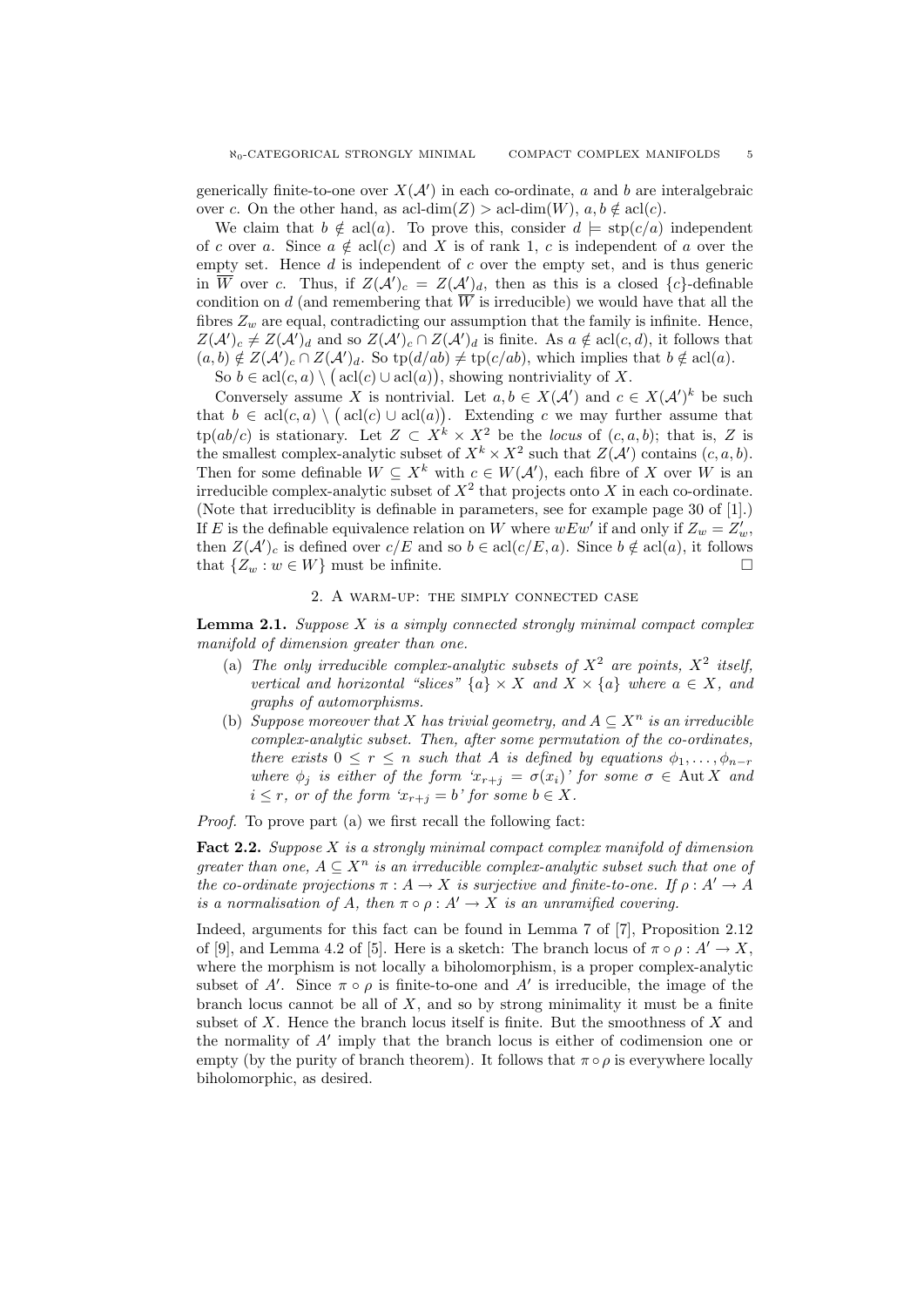Now, if  $A \subseteq X^2$  is an irreducible complex-analytic set that is neither all of  $X^2$ nor a "slice", then by strong minimality each co-ordinate projection  $\pi : A \to X$ is finite-to-one onto  $X$ . Applying Fact 2.2 to this situation, and remembering that X is simply connected, we get that  $\pi \circ \rho$ , and hence  $\pi : A \to X$  itself, is a biholomorphism. This proves part (a).

We prove part (b) by induction on n. The case of  $n = 1$  is by strong minimality, and the case of  $n = 2$  is part (a). For the induction step, suppose  $n > 2$  and let  $a = (a_1, \ldots, a_n) \in X(\mathcal{A}')$  be a generic point of A in a sufficiently saturated elementary extension  $\mathcal{A}'$  of  $\mathcal{A}$ . After permuting co-ordinates we may assume that  ${a_1, \ldots, a_r}$  is an acl-basis for  ${a_1, \ldots, a_n}$ . If  $r = n$  then  $A = X^n$  and we are done. If  $r = 0$  then A is a point and we are done. Suppose  $0 \lt r \lt n$  and consider  $a_{r+1} \in \text{acl}(a_1, \ldots, a_r)$ . By triviality,  $a_{r+1} \in \text{acl}(a_i)$  for some  $i \leq r$ . Let  $S = \text{loc}(a_i, a_{r+1}) \subseteq X^2$  be the locus of  $(a_i, a_{r+1})$ . Then  $S \to X$ , under the first coordinate projection is a generically finite-to-one map. By part (a), S must either be of the form  $X \times \{b\}$  or S is the graph of some  $\sigma \in \text{Aut } X$ . In the first case  $a_{r+1} = b$  is a standard point in  $X$ . But as  $a$  was generic in  $A$  and  $A$  was irreducible, this means that, after a co-ordinate permutation,  $A = B \times \{b\}$  for some  $B \subseteq X^{n-1}$  irreducible and complex-analytic. The desired description of A then follows by applying the induction hypothesis to B. So we may assume that S is the graph of some  $\sigma \in$ Aut X. Again by genericity of a and irreducibility of A, the  $(r+1)$ st co-ordinate of every element of A is obtained by applying  $\sigma$  to the *i*th co-ordinate. That is, after a co-ordinate permutation, we get  $A \subseteq f(B)$  where  $B \subseteq X^{n-1}$  is the projection of A to the first  $n-1$  co-ordinates and  $f(x_1, \ldots, x_{n-1}) := (x_1, \ldots, x_{n-1}, \sigma(x_i))$ . As  $f(B)$  is irreducible and dim  $A \ge \dim B = \dim f(B) \ge \dim A$ , we get that  $A = f(B)$ . The desired description of  $A$  then follows from the description of  $B$  given by the induction hypothesis.

Lemma 2.1(b) implies in particular that if  $X$  is simply connected strongly minimal trivial, then any irreducible complex-analytic set  $A \subseteq X^n$ , for  $n \geq 2$ , is completely determined by its co-ordinate projections to  $X^2$ .

**Proposition 2.3.** Suppose  $X$  is a simply connected strongly minimal compact complex manifold. Then the following are equivalent:

- (i) Aut  $X$  is countable.
- (ii) X is essentially saturated and has trivial geometry.

Moreover, in this case, the language  $\mathcal{L}_{\text{Aut}}$  consisting of a predicate symbol for the graph of each automorphism of  $X$  is a full countable analytic language for  $X$ .

*Proof.* Suppose Aut X is countable. Since by Lemma 2.1 (a) the only irreducible complex-analytic subsets of  $X^2$  that project onto each co-ordinate are graphs of automorphisms, there can be no infinite definable family of such. Hence by condition (ii) of Lemma 1.6 X must have trivial geometry. It follows immediately from Lemma 2.1 (b) now that the language of automorphisms of  $X$  is a full countable analytic language for X. In particular, X is essentially saturated.

For the converse, suppose  $\text{Aut } X$  is uncountable and X is essentially saturated. Then, by the existence of a full countable language, there must exist an infinite definable family of automorphisms of  $X$ , which contradicts triviality.

**Proposition 2.4.** Suppose  $X$  is a simply connected strongly minimal compact complex manifold with Aut X countable.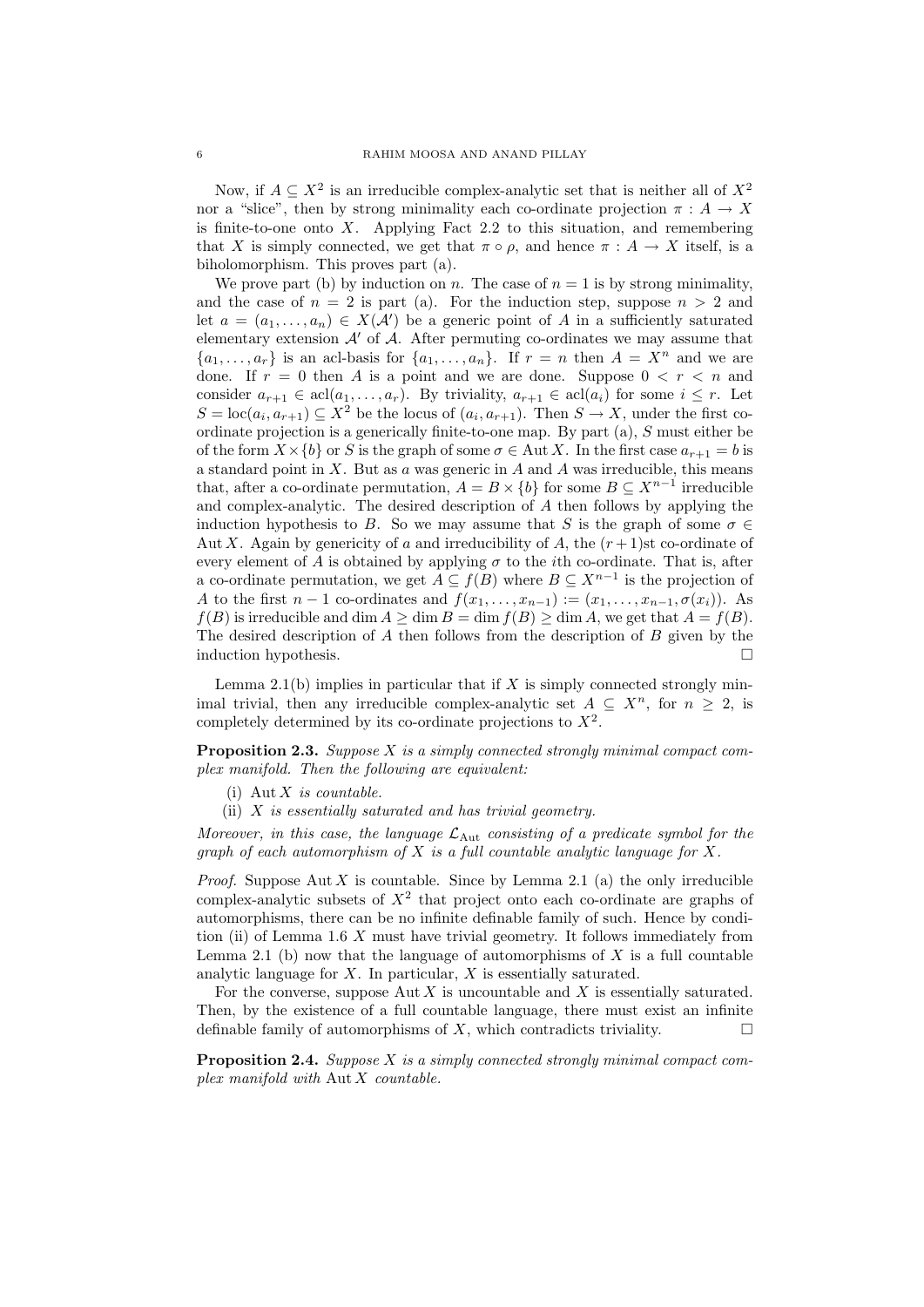- (a)  $(X, \mathcal{L}_{\text{Douady}}) = (X, \mathcal{L}_{\text{Aut}})$  in the sense that every basic relation of one is 0-definable in the other, and vice versa.
- (b) In  $(X, \mathcal{L}_{\text{Aut}})$ , and hence also in  $(X, \mathcal{L}_{\text{Douadv}})$  by part (a),

$$
\operatorname{acl}(\emptyset) \cap X = \bigcup_{\operatorname{id} \neq \sigma \in \operatorname{Aut} X} \operatorname{Fix}(\sigma).
$$

*Proof.* Since Aut X is discrete, the graph of each automorphism is *isolated in*  $X^2$  in the sense that it lives in a zero-dimensional prime component of  $D(X^2)$ . Hence the graph of each automorphism is a basic relation of  $(X, \mathcal{L}_{\text{Douadv}})$ . In order to prove part (a) it therefore suffices to show that every basic relation in  $(X, \mathcal{L}_{\text{Doudy}})$  is 0definable in  $(X, \mathcal{L}_{\text{Aut}})$ . To that end, fix  $n > 0$  and consider  $A \subset X^n$  an irreducible complex-analytic subset. We know by essential saturation that A lives in a compact prime component of  $D(X^n)$ . We wish to describe this component.

**Claim 2.5.** The prime component C of  $D(X^n)$  in which A lives is (up to biholomorphism) of the form  $C = X^m$  for some  $0 \le m \le n$ , and the universal family restricted to C,  $Z := Z(X^n)|_C \subseteq C \times X^n \subseteq X^{m+n}$  is defined by equations of the form  $\sigma(x_i) = x_i$  where  $\sigma \in \text{Aut } X$ .

*Proof of Claim 2.5.* We prove this by induction on n. For  $n = 1$ , A is either X itself in which case  $C = X^0$  and  $Z = X$ , or A is a point in which case  $C = X$  and Z is the diagonal in  $X^2$ .

Suppose  $n > 1$ . Assume moreover that there exists a co-ordinate projection  $\pi: X^n \to X$  such that  $\pi(A)$  is a point. Then after a possible permutation of co-ordinates we have that  $A = A' \times \{a\}$  for some irreducible complex-analytic  $A' \subseteq X^{n-1}$  and  $a \in X$ . Now A' lives in some prime component C' of  $D(X^{n-1})$ with  $Z' \subseteq C' \times X^{n-1}$  the restriction of the universal family to C'. As  $A = A' \times \{a\}$ the family  $Z \to C$  is obtained from  $Z' \to C'$  by base change with respect to  $C' \times X \to C'$ . That is,  $C = C' \times X$  and

$$
Z = \{ (c, x_0, x_0, x_1, \dots, x_{n-1}) : c \in C', x_0 \in X, (c, x_1, \dots, x_{n-1}) \in Z' \}.
$$

Applying the induction hypothesis to  $C'$  and  $Z'$  we see that the claim is true of  $C$ and Z also.

We may therefore assume that no co-ordinate projection of  $X$  is a point. By Lemma 2.1(a), for all co-ordinate projections  $\pi : X^n \to X^2$ ,  $\pi(A)$  is the graph of an automorphism. One consequence of this is that A itself is defined by equations of the form  $\sigma(x_i) = x_i$  where  $\sigma \in \text{Aut } X$ ; indeed, looking at the defining formulas for A given in Lemma 2.1(b) we see that these are the only possibilities. On the other hand, by the discreteness of Aut X, we also get that each  $\pi(A)$  lives in a zero-dimensional prime component of  $D(X^2)$ . It follows by triviality that A lives in a zero-dimensional prime component of  $D(X^n)$  – this is exactly Proposition 3.4 of [5]. Hence  $C = X^0$  and  $Z = A$ .

It follows from the claim that  $A_X$ , the reduct of A where only the components of the universal families  $Z(X^n)$  are named, is in fact one-sorted (the sort being X itself) and that the basic relations in  $A_X$  are 0-definable in  $\mathcal{L}_{\text{Aut}}$ . By definition the same then holds for  $\mathcal{L}_{\text{Douadv}}$ . This proves part (a).

To prove part (b), first note that the right-to-left containment is clear since if  $\sigma \neq id$  then Fix( $\sigma$ ) is finite as it is a proper closed subset of the strongly minimal X. The left-to-right containment on the other hand is true in any faithful group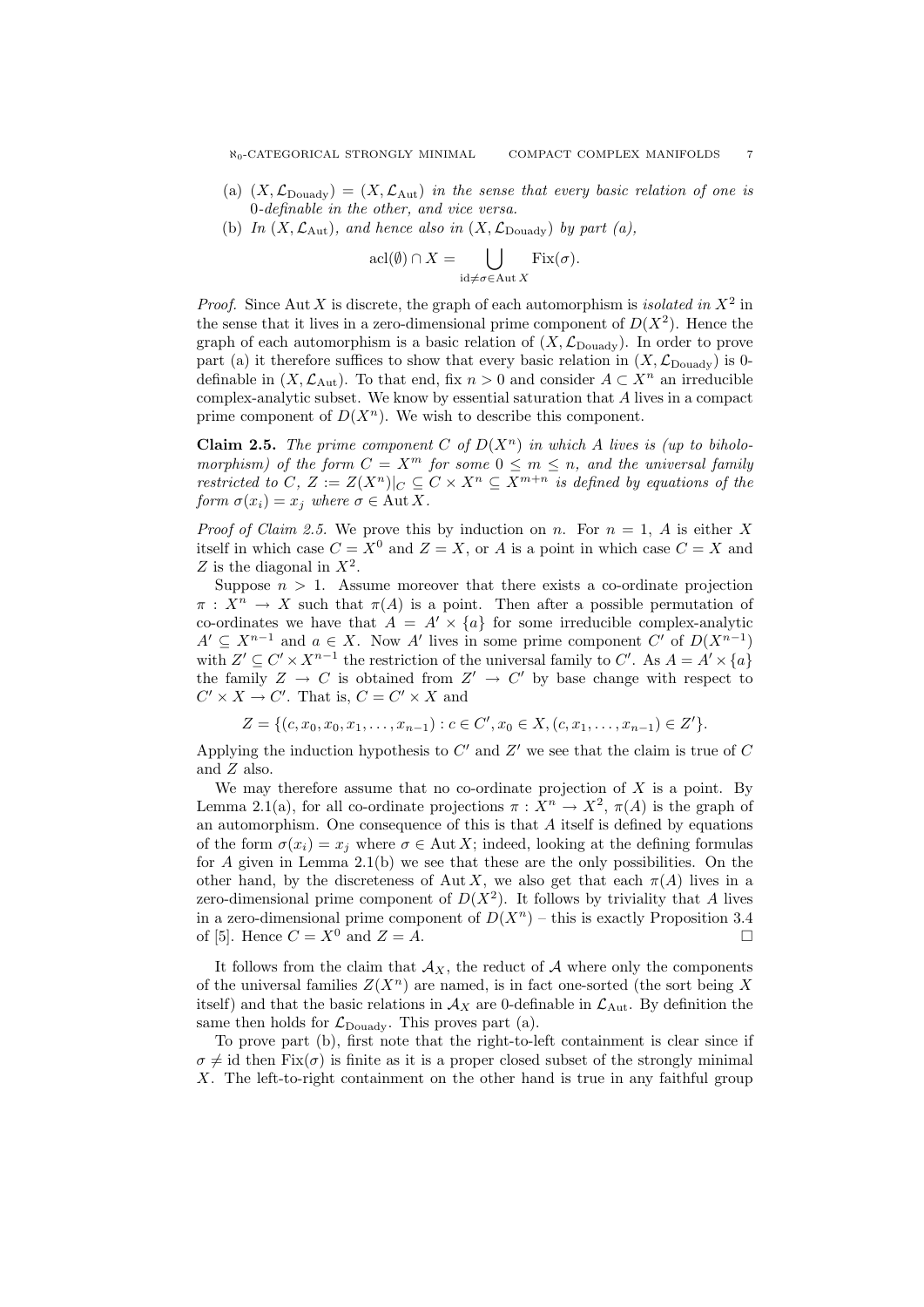action: working in  $(X, \mathcal{L}_{\text{Aut}})$  we let  $F =$  $\vert \ \ \vert$  $id \neq \sigma \in \mathrm{Aut} X$  $Fix(\sigma)$  and show that there is a

unique 1-type in  $X \setminus F$  over F. Note that each member of Aut X fixes F setwise: if  $f \in Fix(\sigma)$  then  $\tau(f) \in Fix(\tau \sigma \tau^{-1})$ . Hence Aut X acts on  $X \setminus F$ , and this action is clearly free. It follows that  $X$  is the disjoint union of Aut  $X$  orbits and  $F$ , and each such orbit is being acted on regularly by  $Aut(X)$ . It is then clear that for any  $a, b \in X \setminus F$  there is an automorphism of the *structure*  $(X, \mathcal{L}_{Aut})$  which fixes F pointwise and takes a to b. So all elements of  $X \setminus F$  have the same  $\mathcal{L}_{\text{Aut}}$ -type over the empty set.  $\square$ 

Now we investigate  $\aleph_0$ -categoricity for simply connected strongly minimal compact complex manifolds.

**Theorem 2.6.** Suppose X is a simply connected strongly minimal compact complex manifold. Then the following are equivalent.

- (i)  $\text{Aut } X$  is finite.
- (ii) X is essentially saturated and  $(X, \mathcal{L}_{\text{Aut}})$  is  $\aleph_0$ -categorical.
- (iii) X is essentially saturated and  $(X, \mathcal{L}_{\text{Douady}})$  is  $\aleph_0$ -categorical.
- (iv) X is essentially  $\aleph_0$ -categorical.

*Proof.* (i)  $\implies$  (ii). Assume that Aut X is finite. By Proposition 2.3 we know that X is essentially saturated and trivial and that  $\mathcal{L}_{\text{Aut}}$  is a full countable analytic language for X. We need to check that for each  $n > 0$ , there are only finitely many 0-definable subsets of  $X^n$  in  $(X, \mathcal{L}_{\text{Aut}})$ . By Lemma 1.3, since we are working in an analytic language, it suffices to show that there are only finitely many irreducible complex-analytic subsets of  $X^n$  that are acl( $\emptyset$ )-definable in  $(X, \mathcal{L}_{\text{Aut}})$ .

For  $n = 1$  we need to count the number of acl( $\emptyset$ )-definable points in X. Since Aut X is finite and the set of fixed points of each nontrivial member of Aut X is finite, Proposition 2.4(b) tells us that  $\text{acl}(\emptyset) \cap X$  is finite. The  $n = 2$  case is taken care of by the description of the irreducible complex-analytic subsets of  $X^2$ given by Lemma 2.1(a): the only possibilities are  $X^2$ , points, slices, or graphs of automorphisms. The first and last of these only contribute finitely many. In the case of points or slices, note that the singletons involved, by  $\text{acl}(\emptyset)$ -definability and saturation, must be in acl $(\emptyset) \cap X$  – and hence these also only contribute finitely many possibilities for irreducible complex-analytic subsets of  $X^2$ .

The  $n = 2$  case now implies the general case: If  $n > 2$  and  $A \subseteq X^n$  is irreducible complex-analytic acl( $\emptyset$ )-definable, then each of the projections of A to  $X^2$  are also irreducible complex-analytic acl $(\emptyset)$ -definable. But by triviality A is determined by its projections to  $X^2$  – see Lemma 2.1(b). Hence there are only finitely many possibilities for A.

(ii)  $\implies$  (iii). Because of  $\aleph_0$ -categoricity X must have trivial geometry (see Fact 1.5). The implication now follows immediately from Proposition 2.4(a).

 $(iii) \implies (iv)$ . Clear.

(iv)  $\implies$  (i). Suppose L is a full countable language for X such that  $(X, \mathcal{L})$ is  $\aleph_0$ -categorical. Then  $(X, \mathcal{L})$  must have trivial geometry. It follows that every automorphism of X is acl $(\emptyset)$ -definable in  $(X, \mathcal{L})$ . By  $\aleph_0$ -categoricity, there can be only finitely many such.

This, together with an example of McMullen discussed below, resolves in the negative a conjecture of the second author and Thomas Scanlon from [9]: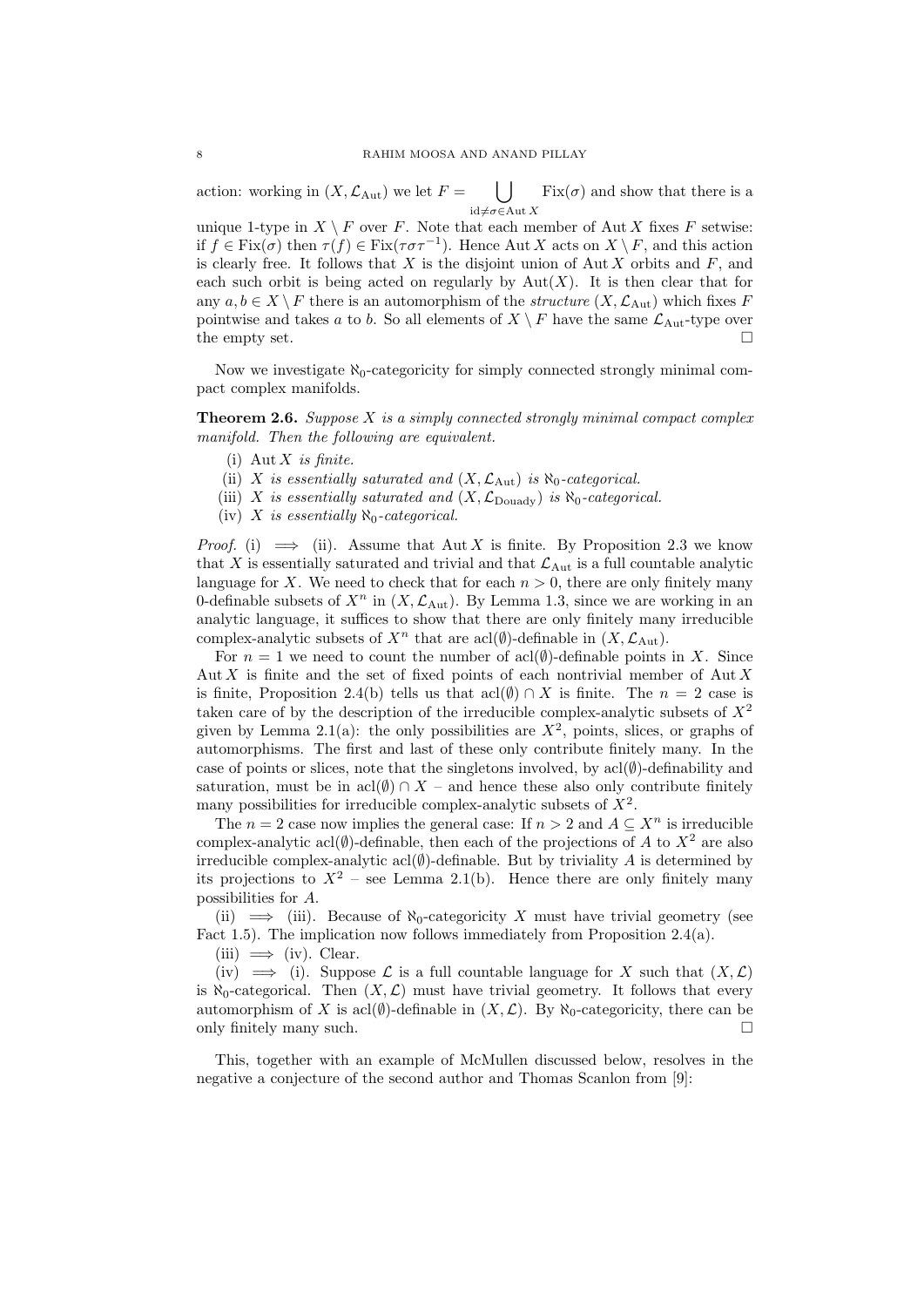Proof. This comes from the study of generic analytic K3 surfaces due to Gross, McMullen and Oguiso, though we were informed by the survey article [2]. An analytic K3 surface is a smooth simply connected compact surface  $X$  with trivial canonical bundle. They are Kähler manifolds (and hence essentially saturated). A K3 surface is generic if it has trivial Picard group (these are in fact dense in the moduli space of K3 surfaces). Generic K3 surfaces are strongly minimal (as any curve on  $X$  would give rise to an effective divisor and hence a nontrivial line bundle). Oguiso has shown that a generic K3 surface either has trivial automorphism group or Aut  $X = \mathbb{Z}$ . In particular, by Proposition 2.3, all generic K3 surfaces have trivial geometry. McMullen produced examples with Aut  $X = \mathbb{Z}$ , which by Theorem 2.6 cannot be  $\aleph_0$ -categorical in any full countable language.

### 3. The general case

Fix a strongly minimal compact complex manifold  $X$ . Some of what we did in the previous section goes through without the assumption of simply connectedness if we replace automorphisms by finite-to-finite correspondences, but there are additional complications. By a *finite-to-finite correspondence on*  $X$  we mean an irreducible complex-analytic subset  $S \subset X^2$  such that both co-ordinate projections are surjective finite-to-one maps. By strong minimality this is equivalent to saying that S is a proper irreducible complex-analytic subset of  $X^2$  that projects onto  $X$  in each co-ordinate. We denote the set of all finite-to-finite correspondences by Corr  $X$ . Unlike in the simply connected case, triviality will not completely reduce the study of irreducible complex-analytic subsets of  $X<sup>n</sup>$  to members of Corr X. The main problem is that intersections of pull-backs of correspondences may not be irreducible, and so their irreducible components need to be taken into account.

**Definition 3.1.** By a *generalised correspondence* on  $X$  we mean an irreducible  $\dim(X)$ -dimensional complex-analytic subset of  $X^n$  that projects onto X in each co-ordinate.

**Lemma 3.2.** Suppose  $A \subseteq X^n$  is a generalised correspondence. For each  $i =$  $2, \ldots n$ , let  $\pi_i: X^n \to X^2$  be the co-ordinate projection  $(x_1, \ldots, x_n) \mapsto (x_1, x_i)$ . Then  $S_i := \pi_i(A) \in \text{Corr } X$  for all  $i = 1, ..., \ell$  and A is an irreducible component of  $\bigcap_{i=2}^{n} \pi_i^{-1}(S_i)$ .

*Proof.* Clearly each  $S_i \subseteq X^2$  is proper (it is of dimension dim X), irreducible, complex-analytic and projects onto X in each co-ordinate. So  $S_i \in \text{Corr } X$ .

Note that  $B := \bigcap_{i=2}^n \pi_i^{-1}(S_i)$  is of acl-dimension at most 1 as every co-ordinate is algebraic over the first co-ordinate. Hence  $\dim B \leq \dim X$ . But  $A \subseteq B$ , so that  $\dim B = \dim X$ , and A must be an irreducible component of B.

We have the following analogue of Lemma 2.1.

- **Lemma 3.3.** (a) The only irreducible complex-analytic subsets of  $X^2$  are points,  $X^2$  itself, vertical and horizontal "slices"  $\{a\} \times X$  and  $X \times \{a\}$  where  $a \in X$ , and finite-to-finite correspondences.
	- (b) Suppose moreover that X has trivial geometry. If  $A \subseteq X^n$  is an irreducible complex-analytic subset, then, after some permutation of the co-ordinates, A is a product of generalised correspondences and singletons.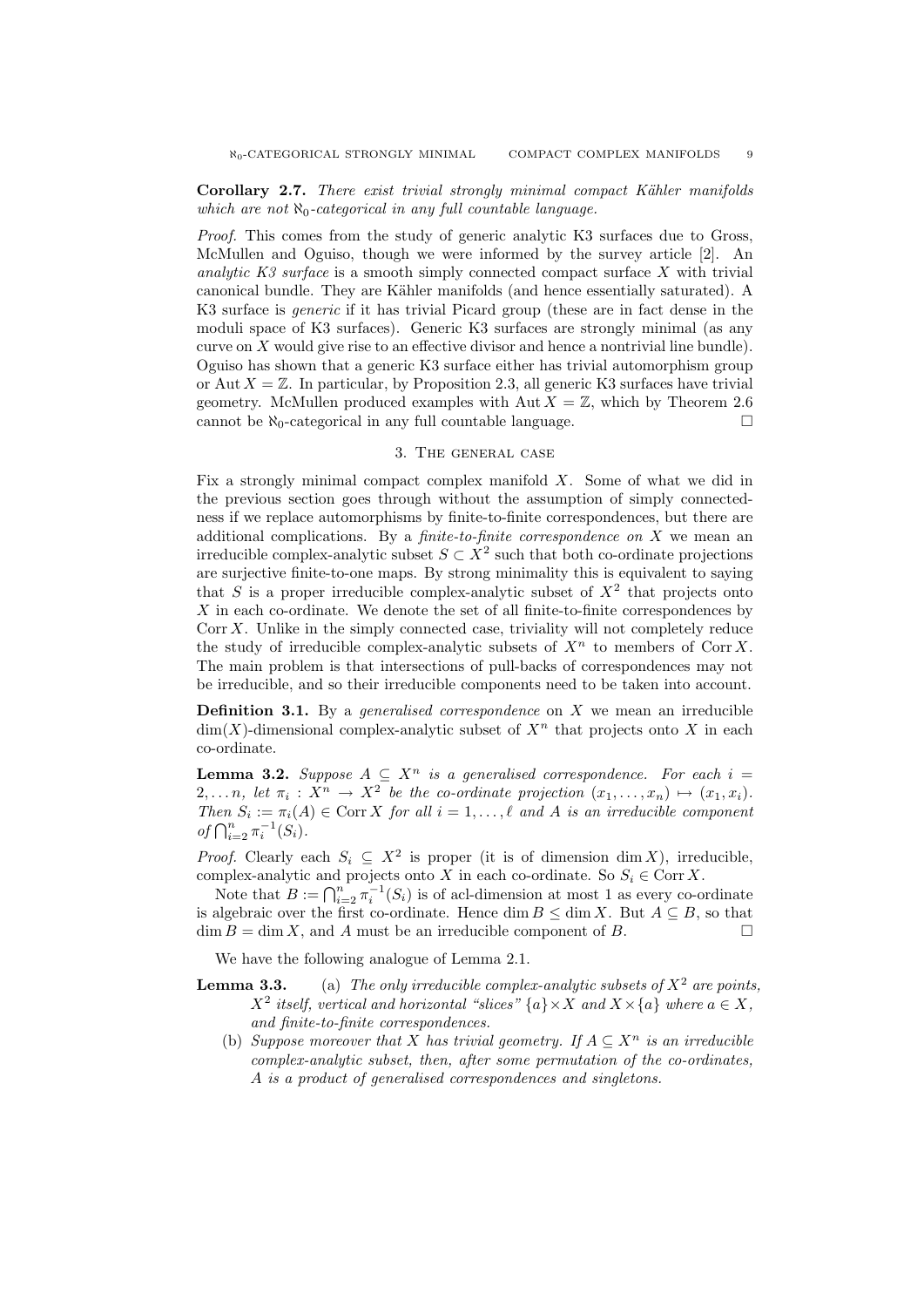*Proof.* Suppose  $A \subseteq X^2$  is an irreducible complex-analytic subset. Note that by irreducibility the co-ordinate projections of  $A$  are either all of  $X$  or points. If both projections are points then A is a point. If one projection is a point and the other is all of X then A is of the form  $\{a\} \times X$  and  $X \times \{a\}$ . If both projections are onto X than either  $A = X^2$  or  $A \in \text{Corr } X$ .

For part (b) the  $n = 1$  case is clear, and the  $n = 2$  case is part (a). For  $n > 2$ , let  $a = (a_1, \ldots, a_n) \in X(\mathcal{A}')$  be a generic point of A in a sufficiently saturated elementary extension  $\mathcal{A}'$  of  $\mathcal{A}$ . Note that if some  $a_i \in \text{acl}(\emptyset)$  then  $a_i$  is a standard point of X and so after permuting co-ordinates A is of the form  $A' \times \{a_i\}$ , and we are done by induction. We may therefore assume that all  $a_i \notin \text{acl}(\emptyset)$ . Let  $\{b_1, \ldots, b_r\}$  be an acl-basis for  $\{a_1, \ldots, a_n\}$ . By triviality, and the fact that no coordinate is in acl $(\emptyset)$ , each  $a_j$  is in acl $(b_i)$  for a unique  $b_i$ . Hence, after permuting the co-ordinates, we can write  $(a_1, \ldots, a_n) = (\bar{b}_1, \ldots, \bar{b}_r)$  where  $\bar{b}_i = (b_i = b_{i,1}, \ldots, b_{i,k_i})$ and  $b_{i,j} \in \text{acl}(b_{i,1})$ , for all  $i \leq r$  and  $j \leq k_i$ . For each  $i \leq r$  let  $A_i = \text{loc}(\bar{b}_i)$ . Then  $A_i \subseteq X^{k_i}$  is irreducible complex-analytic; it is of dimension dim X since  $\bar{b}_i$  is of acl-dimension 1, and it projects onto  $X$  in each co-ordinate since every co-ordinate of  $\bar{b}_i$  is not in acl( $\emptyset$ ). That is, each  $A_i$  is a generalised correspondence. Since  ${b_{1,1}, \ldots, b_{r,1}}$  is acl-independent, we have  $A = A_1 \times \cdots \times A_r$ , as desired.

**Definition 3.4.** The language of generalised correspondences for X,  $\mathcal{L}_{\text{GC}}$ , is the language where there is a predicate for each generalised correspondence on X.

It follows from Lemma 3.2 that if Corr X is countable then so is  $\mathcal{L}_{\text{GC}}$ . The arguments for Proposition 2.3 and Proposition 2.4(a) now generalise to:

# Proposition 3.5. The following are equivalent:

- (i)  $Corr X$  is countable.
- (ii) X is essentially saturated and has trivial geometry.

In this case  $\mathcal{L}_{\text{GC}}$  is a full countable analytic language for X, and  $(X, \mathcal{L}_{\text{Douadv}})$  =  $(X, \mathcal{L}_{\text{GC}})$  in the sense that every basic relation of one is 0-definable in the other, and vice versa.

Proof. The equivalence of (i) and (ii) is almost exactly as in Proposition 2.3. The countability of Corr X implies the countability of  $\mathcal{L}_{\text{GC}}$  by Lemma 3.2. It also implies that there is no infinite definable family of finite-to-finite correspondences. Since finite-to-finite correspondences are the only irreducible complex-analytic subsets of  $X^2$  that project onto both co-ordinates (Lemma 3.3(a)), we see by condition (ii) of Lemma 1.6 that the geometry on  $X$  must be trivial. Hence every irreducible complex-analytic subset is up to a co-ordinate permutation a product of generalised correspondences and singletons (Lemma 3.3(b)). From this it follows that  $\mathcal{L}_{GC}$  is a full countable analytic language for  $X$ . For the converse, note that if  $X$  were essentially saturated and  $Corr X$  were uncountable then there would be an infinite definable family of finite-to-finite correspondences, contradicting triviality.

Now suppose that the equivalent conditions (i) and (ii) are satisfied. We want to show that  $(X, \mathcal{L}_{\text{Douadv}}) = (X, \mathcal{L}_{\text{GC}})$ . Following the argument for automorphisms, in order to show that every generalised correspondence is 0-definable in  $(X, \mathcal{L}_{\text{Douadv}})$ we prove that they are isolated in the sense that each one lives in a zero-dimensional prime component of the Douady space. Suppose  $A \subseteq X^n$  is a generalised correspondence on X living in the irreducible prime component C of the Douady space of  $X^n$ . There exists a proper complex-analytic subset  $E \subset C$ , such that distinct points in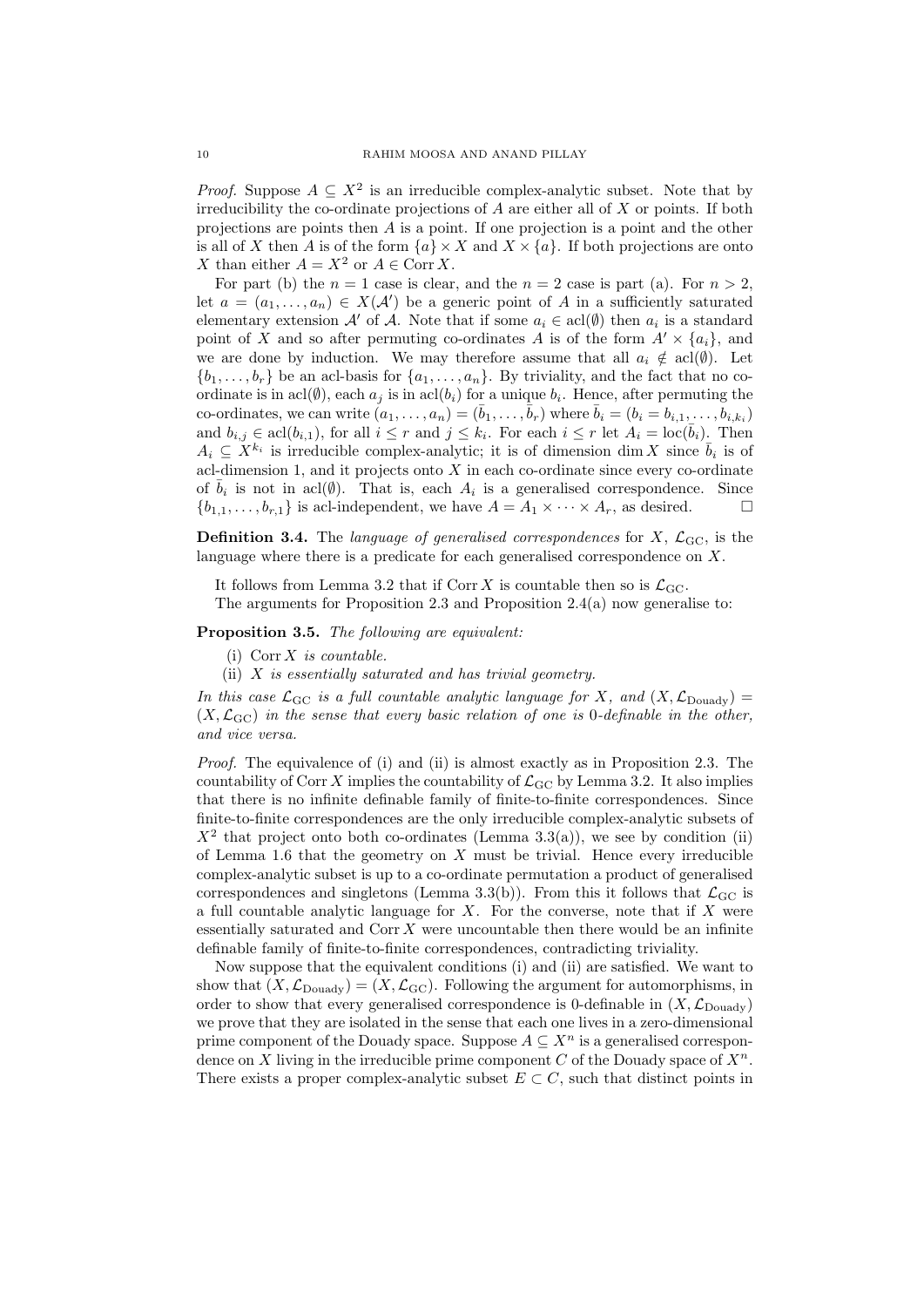$C \setminus E$  correspond to distinct irreducible dim $(X)$ -dimensional complex-analytic subsets of  $X^n$ . In Lemma 2.3 of [5] it is pointed out that projecting onto a singleton in some co-ordinate is a property that is preserved in irreducible components of  $D(X^n)$ . Since A does not project onto a singleton in any co-ordinate, this must also be true of each of the complex-analytic subsets of  $X^n$  given by points in C. By strong minimality it follows that each of the irreducible complex-analytic sets corresponding to points of  $C \setminus E$  project onto X in every co-ordinate. That is, distinct points of  $C \setminus E$  give rise to distinct generalised correspondences on X. As there are only countably many generalised correspondences, C must be zero-dimensional, as desired.

Finally, still assuming countability of  $Corr X$ , we need to prove that every basic relation in  $(X, \mathcal{L}_{\text{Douadv}})$  is 0-definable in  $(X, \mathcal{L}_{\text{GC}})$ . Here the argument is exactly as in Proposition 2.4(a) once we replace Claim 2.5 by: For every irreducible complexanalytic  $A \subseteq X^n$ , the prime component C of  $D(X^n)$  in which A lives is (up to biholomorphism) of the form  $C = X^m$  for some  $0 \le m \le n$ , and the universal family restricted to C,  $Z := Z(X^n)|_C \subset C \times X^n \subset X^{m+n}$  is defined by a conjunction of atomic  $\mathcal{L}_{\text{GC}}$ -formulas. The claim is also proved by induction on n, with  $n = 1$  being clear. For  $n > 1$ , if some co-ordinate projection of A to X is a singleton then one reduces to the induction hypothesis exactly as in the proof of Claim 2.5. Hence, by Lemma 3.3(a), we may assume that every co-ordinate projection of A to  $X^2$ is a finite-to-finite correspondence on  $X$ . We have already seen that the elements of Corr X are all isolated in  $X^2$ , so all the projections of A to  $X^2$  are isolated. It follows by triviality, using Proposition 3.4 of [5], that A must be isolated in  $X^n$ . Hence  $C = X^0$  and  $Z = A$ . So it remains to observe that in this case, A itself is defined by a conjunction of atomic  $\mathcal{L}_{\text{GC}}$ -formulas. But that is just what Lemma 3.3(b) says, given that no co-ordinate projection of A is a singleton.  $\square$ 

We now need to analyse the structure  $(X, \mathcal{L}_{\text{GC}})$ . In particular we need to describe the algebraic closure of the empty set. Unlike in the simply connected case, we are not just working with a pure group action. However, as it turns out, we are not so very far away from that situation.

**Definition 3.6.** Given  $S, T \in \text{Corr } X$  and  $x \in X$  we set

 $T \circ S := \{(a, b) \in X^2 : \text{ for some } c \in X, (a, c) \in S \text{ and } (c, b) \in T\},\$  $S^{-1} := \{(a, b) \in X^2 : (b, a) \in S\},\$  $\Delta := \{(a, a) : a \in X\}$ orbit $(x) := \{a \in X : (x, a) \in U \text{ for some } U \in \text{Corr } X\},\$  $X_{00} := \{a \in X : (a, a) \in U \text{ for some } U \in \text{Corr } X \text{ with } U \neq \Delta\},\$  $X_0 := | \bigcup$  $a \in X_{00}$  $orbit(a).$ 

Note that in the simply connected case when the only finite-to-finite correspondences are the graphs of automorphisms,  $T \circ S$  is the graph of the composition of the automorphisms,  $S^{-1}$  is the graph of the inverse automorphism,  $\Delta$  is the graph of the identity automorphism,  $orbit(x)$  is the orbit of x under the action of Aut X on X, and  $X_0 = X_{00}$  is the set of fixed points of X under this action.

**Proposition 3.7.** The relation  $y \in orbit(x)$  is an equivalence relation on X.

*Proof.* Reflexivity is by the fact that  $\Delta \in \text{Corr } X$  and symmetry is by the fact that if  $S \in \text{Corr } X$  then  $S^{-1} \in \text{Corr } X$ . Finally, while it is not necessarily the case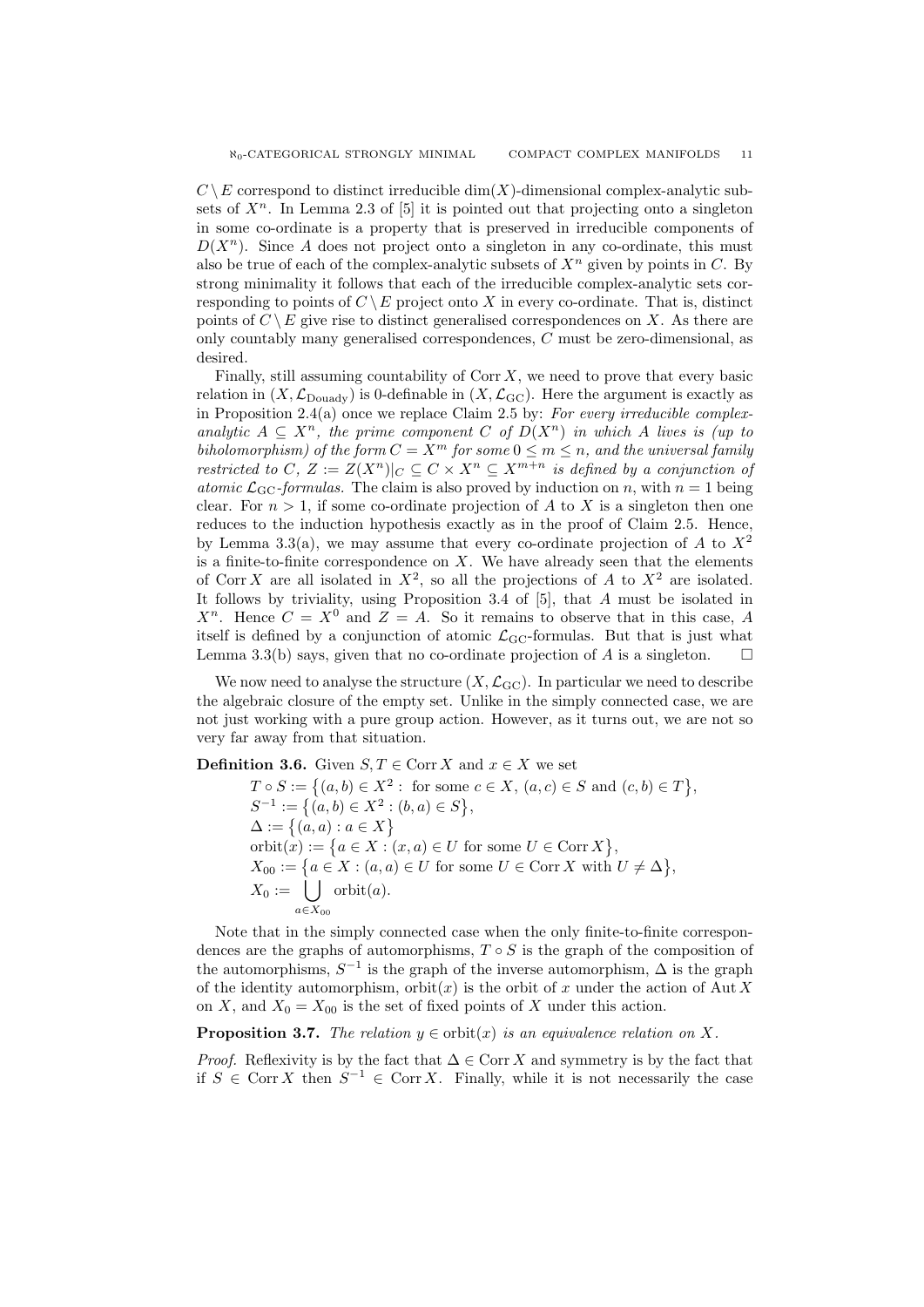that  $T \circ S \in \text{Corr } X$  whenever  $S, T \in \text{Corr } X$ , the following lemma shows that the irreducible components of  $T \circ S$  are – and that suffices for transitivity.

**Lemma 3.8.** Suppose  $n > 1$  and  $A_1, A_2 \subseteq X^n$  are generalised correspondences such that  $\pi(A_1) = \pi(A_2)$ , where  $\pi : X^n \to X^{n-1}$  is the projection onto the last  $n-1$  co-ordinates. Let

 $B := \{(a_1, a_2) \in X^2 : \text{ for some } z \in X^{n-1}, (a_1, z) \in A_1 \text{ and } (a_2, z) \in A_2\}$ 

Then every irreducible component of B is in Corr X. Moreover, unless  $A_1 = A_2$ , none of these components is  $\Delta$ .

In particular, if  $S, T \in \text{Corr } X$ , then every irreducible component of  $T \circ S$  is in Corr X, and unless  $S = T^{-1}$  none of these components is  $\Delta$ .

*Proof.* The "in particular" clause follows by letting  $n = 2$ ,  $A_1 = S$ , and  $A_2 = T^{-1}$ . For the "moreover" clause, observe that if  $\Delta \subseteq B$ , then  $A_1 \cap A_2$  projects onto X in the first co-ordinate, so that  $\dim(A_1 \cap A_2) = \dim X$ , and hence  $A_1 = A_2$ .

Now let us prove that main statement. It is not hard to see that  $B \subseteq X^2$  is a complex-analytic set that projects onto  $X$  in each co-ordinate in a finite-to-one manner. It follows from Lemma 3.3(a) that each irreducible component of  $B$  must be either a singleton or a finite-to-finite correspondence. We need to rule out the possibility of zero-dimensional components.

Let  $A = \pi(A_1) = \pi(A_2) \subseteq X^{n-1}$ , and let  $\rho : A' \to A$  be a normalisation of A. Note that A is again a generalised correspondence, and in particular projects onto  $X$  in a finite-to-one manner in each co-ordinate. Then, by Fact 2.2, composing  $\rho$  with any co-ordinate projection shows that  $A'$  is a unramified cover of X. In particular,  $A'$  is smooth and of dimension dim X.

Let  $p_1: X \times A' \times X \to X^n$  be the holomorphic surjection  $(x_1, z, x_2) \mapsto (x_1, \rho(z)),$ let  $p_2: X \times A' \times X \to X^n$  be  $(x_1, z, x_2) \mapsto (x_2, \rho(z))$  and let  $q: X \times A' \times X \to X^2$ be  $(x_1, z, x_2) \mapsto (x_1, x_2)$ . Set  $W := p_1^{-1}(A_1) \cap p_2^{-1}(A_2) \subseteq X \times A' \times X$ . By the surjectivity of  $\rho$ ,  $B = q(W)$ . By the smoothness of  $X \times A' \times X$  we know that each irreducible component of W is of dimension at least  $2 \dim X + 2 \dim X - 3 \dim X =$  $\dim X$ . But since  $q|_W$  is also finite-to-one, every irreducible component of B is at least of dimension dim X, as desired.

Note that the intersection of distinct generalised correspondences,  $A_1, A_2 \subseteq X^n$ , must be finite. Indeed, as the first co-ordinate projection of  $A_1$  is finite-to-one onto X, if  $A_1 \cap A_2$  were infinite, then its projection, being complex-analytic, would be all of X by strong minimality. Hence  $\dim(A_1 \cap A_2) \geq \dim X$ . Irreducibility would then imply that  $A_1 = A_2$ . So such intersections will always land in the algebraic closure of the empty set in  $(X, \mathcal{L}_{\text{GC}})$ . Hence the following lemma is a necessary part of showing that that algebraic closure is  $X_0$ .

**Lemma 3.9.** Suppose  $A_1, A_2 \subseteq X^n$  are distinct generalised correspondences. Then  $A_1 \cap A_2 \subseteq X_0^n$ .

*Proof.* By induction on  $n > 0$ . The case of  $n = 1$  is vacuous since then  $A_i = X$ for  $i = 1, 2$ . Suppose  $n > 1$ . Let  $\pi : X^n \to X^{n-1}$  be some co-ordinate projection. Note that  $\pi(A_1)$  and  $\pi(A_2)$  are generalised correspondences, so that by induction if  $\pi(A_1) \neq \pi(A_2)$  then  $\pi(A_1) \cap \pi(A_2) \subseteq X_0^{n-1}$ . If this were the case for all coordinate projections to  $X^{n-1}$ , then we would be done. So we may assume that for some  $\pi$ ,  $\pi(A_1) = \pi(A_2)$ . After permuting co-ordinates we may in addition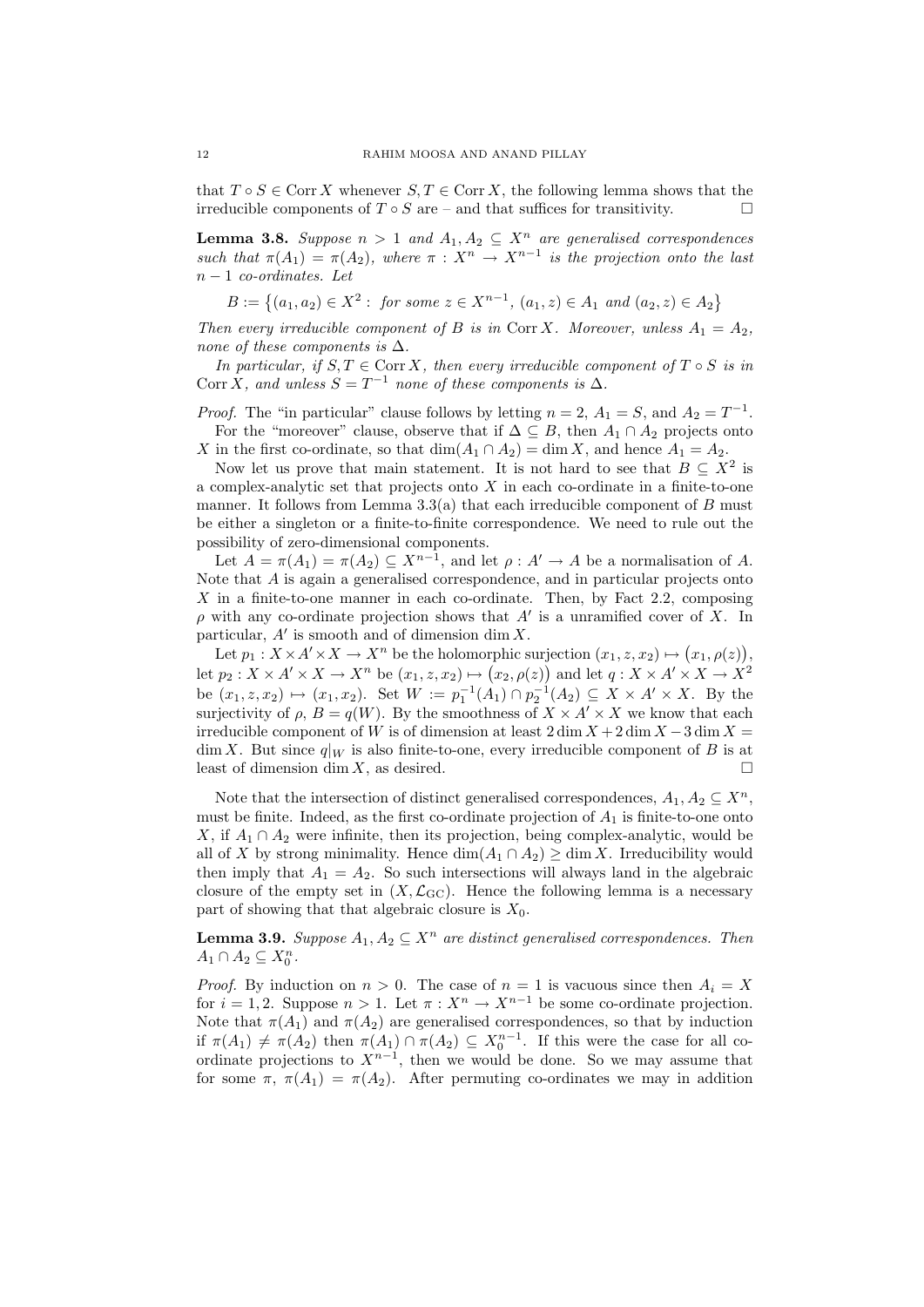assume that  $\pi$  is the projection onto the last  $n-1$  co-ordinates. We are thus in a situation to which Lemma 3.8 applies. Now let  $(a, z) \in A_1 \cap A_2$ , where  $a \in X$  and  $z = (z_2, \ldots, z_n) \in X^{n-1}$ . Then  $(a, a)$  is in the set B of Lemma 3.8, and so by that lemma,  $(a, a) \in S$  for some  $\Delta \neq S \in \text{Corr } X$ . Hence  $a \in X_{00}$ . By Lemma 3.2, for all  $i = 2, \ldots, n, (a, z_i) \in T$  for some  $T \in \text{Corr } X$ . It follows that each  $z_i \in \text{orbit}(a)$ , and so  $z_i \in X_0$ , as desired.

In order capture algebraic closure in  $\mathcal{L}_{GC}$  we need to also consider the following exceptional points: For each  $S \in \text{Corr } X$  the second co-ordinate projection, say  $\pi : S \to X$ , is finite-to-one and is thus generically m-to-one. Let  $E_S$  be the finite subset of X over which the fibres of  $\pi$  are of cardinality different from m. Let  $E := \bigcup E_S.$ 

$$
\mathop{\rm s\in Corr} X
$$

 $S \in \text{Corr } X$ <br>The following is the key step in proving that any two elements outside  $X_0 \cup E$ have the same  $\mathcal{L}_{\text{GC}}$ -type.

**Proposition 3.10.** Suppose Corr X is countable. For all  $a, b \in X \setminus (X_0 \cup E)$ , there is a bijection  $\phi$ : orbit $(a) \rightarrow$  orbit $(b)$  such that  $\phi(a) = b$ , and for any generalised correspondence  $A \subseteq X^n$  and  $x_1, \ldots, x_n \in \text{orbit}(a), (x_1, \ldots, x_n) \in A$  if and only if  $(\phi(x_1), \ldots, \phi(x_n)) \in A.$ 

*Proof.* Let  $(S_i : i < \omega)$  be an enumeration of Corr  $X \setminus {\{\Delta\}}$ .

Let  $\mathcal{A}'$  be a sufficiently saturated elementary extension of  $\mathcal{A}$ , and denote by  $X(\mathcal{A}')$ the interpretation of X in the extension. Fix a generic point of X in  $\mathcal{A}'$  – that is a point  $c \in X(\mathcal{A}') \setminus X$ . Let

 $orbit(c) := \{x \in X(\mathcal{A}') : (x, c) \in S(\mathcal{A}') \text{ for some } S \in \text{Corr } X\}$ 

We will show that there is a bijection  $\phi$  : orbit(a)  $\rightarrow$  orbit(c) such that  $\phi(a)$  = c, and for any generalised correspondence  $A \subseteq X^n$  and  $x_1, \ldots, x_n \in \text{orbit}(a)$ ,  $(x_1, \ldots, x_n) \in A$  if and only if  $(\phi(x_1), \ldots, \phi(x_n)) \in A(A')$ . Applying this to b also, will prove the proposition.

Let  $(c_j : 1 \leq j < \omega)$  be an enumeration of  $\bigcup S_i(\mathcal{A}')_c$ , where  $S_i(\mathcal{A}')_c := \{x \in \Omega\}$ 

 $X(\mathcal{A}'): (x, c) \in S_i(\mathcal{A}')\}$ . Moreover, assume the enumeration is coherent in the sense that for some increasing sequence  $\ell_0 < \ell_1 < \cdots$ ,  $(c_1, \ldots, c_{\ell_r})$  is an enumeration of  $\bigcup S_i(\mathcal{A}')_c$ . For each  $r < \omega$  let  $A_r := \text{loc}(c, c_1, \ldots, c_{\ell_r}) \subseteq X^{\ell_r+1}$ . i≤r

**Claim 3.11.** Each  $A_r$  is a generalised correspondence.

*Proof of 3.11.* That  $A_r$  is irreducible and complex-analytic is by definition. Note that for each j,  $c \in \text{acl}(c_j)$  since  $(c_j, c) \in S(\mathcal{A}')$  for some  $S \in \text{Corr } X$ . Hence the genericity of c implies the genericity of each  $c_j$ . It follows that the co-ordinate projections of  $A_r$  are all onto X. Finally, it is  $dim(X)$ -dimensional because each  $c_j \in \text{acl}(c)$  and so the first co-ordinate projection is generically finite-to-one.  $\Box$ 

The coherence of the enumeration yields a direct system of surjective maps  $X \leftarrow$  $A_0 \leftarrow A_1 \leftarrow \cdots$  given by the natural initial segment co-ordinate projections. We can therefore find  $(a_j : 1 \leq j < \omega)$  such that for all  $r, (a, a_1, \ldots, a_{\ell_r}) \in A_r$ .

Claim 3.12.  $(a_j : 1 \leq j < \omega)$  enumerates orbit $(a) \setminus \{a\}.$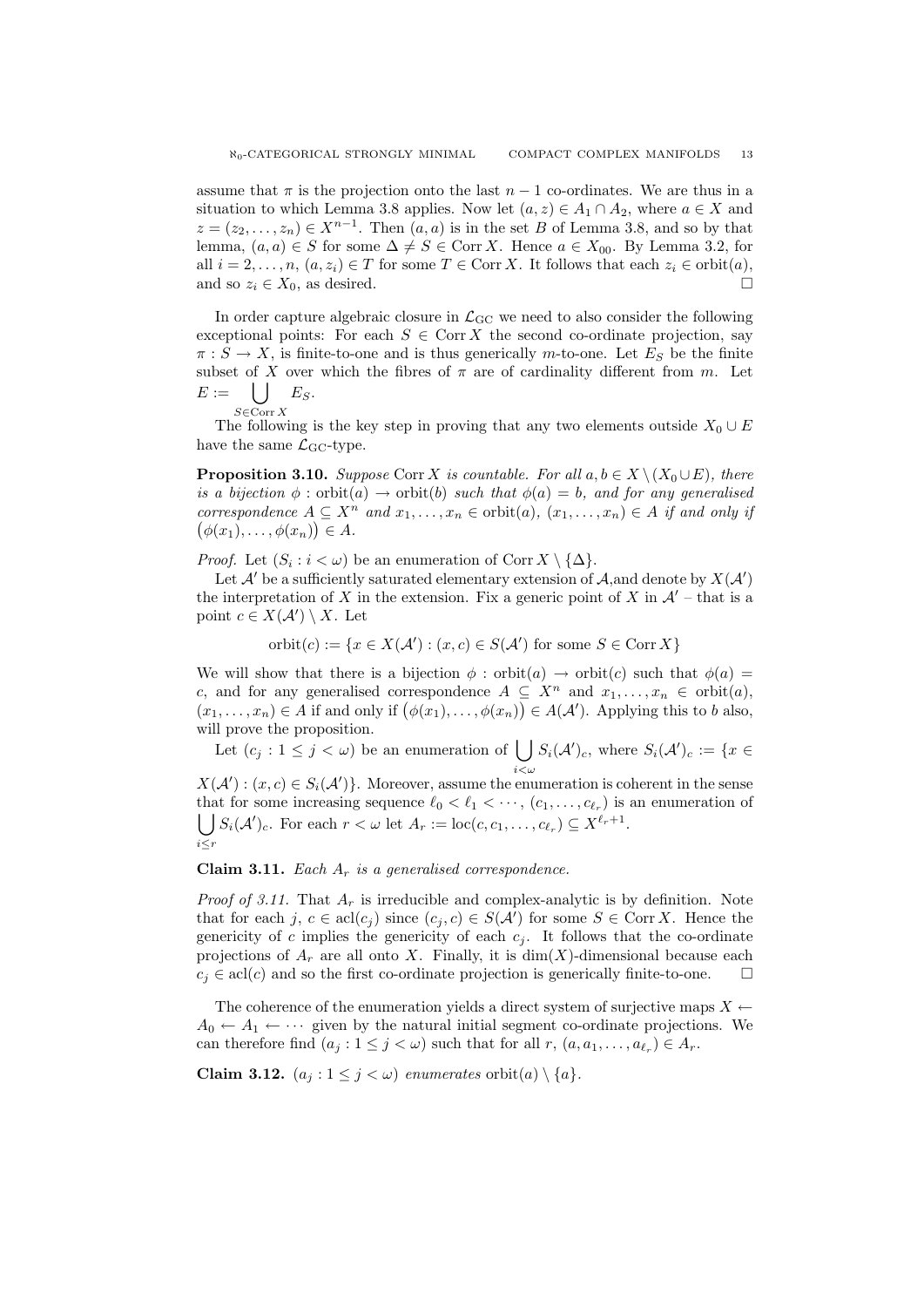*Proof of 3.12.* Note that  $\text{orbit}(a) \setminus \{a\}$  is the increasing union of the sets  $\left( \int_{a}^{b} |(S_i)_a, \right)$ as r goes to infinity. (Note that a is not in any of the latter as  $a \notin X_0$ .) Hence it suffices to show, fixing r, that  $(a_1, \ldots, a_{\ell_r})$  enumerates  $\bigcup^r (S_i)_a$ .

By construction, for each  $j \leq \ell_r$ ,  $(c_j, c) \in S_i(\mathcal{A}')$  for some  $i \leq r$ . By genericity of c, it follows that the projection to the  $(1+j, 1)$ -co-ordinate of  $A_r = \text{loc}(c, c_1, \ldots, c_{\ell_r})$ has infinite intersection with  $S_i$ . But as  $A_r$  is a generalised correspondence, this projection is itself a finite-to-finite correspondence (see Lemma 3.2), so that it must equal  $S_i$ . So  $(a_j, a) \in S_i$ . It suffices to show therefore that  $\ell_r$  is the cardinality of  $\begin{pmatrix} r \\ r \end{pmatrix}$  $i=0$  $(S_i)_a$ . By construction  $\ell_r$  is the cardinality of  $\begin{bmatrix} r \end{bmatrix}$  $i=0$  $S_i(\mathcal{A}')_c$ . But note that for  $i \neq j$ ,  $S_i \cap S_j$  is finite and so  $S_i(\mathcal{A}')_c \cap S_j(\mathcal{A}')_c = \emptyset$ . Hence,

$$
\ell_r = \Big| \bigcup_{i=0}^r S_i(\mathcal{A}')_c \Big|
$$
  
= 
$$
\sum_{i=0}^r |S_i(\mathcal{A}')_c|
$$
  
= 
$$
\sum_{i=0}^r m_i
$$

where  $m_i$  is the cardinality of the general fibres of the second co-ordinate projection on  $S_i$ . On the other hand, for  $i \neq j$ ,  $S_i \cap S_j \subseteq X_0^2$  by Lemma 3.9, and so as  $a \notin X_0$ ,  $(S_i)_a \cap (S_j)_a = \emptyset$  also. Hence

$$
\left| \bigcup_{i=0}^{r} (S_i)_a \right| = \sum_{i=0}^{r} |(S_i)_a| = \sum_{i=0}^{r} m_i
$$

since  $a \notin E$  implies that  $(S_i)_a$  has the typical size  $m_i$ . Hence  $\ell_r = \big|\bigcup^r (S_i)_a\big|$  $i=0$  $\Box$ 

Since  $(c_0 := c, c_i : 1 \leq j < \omega)$  enumerates orbit $(c)$  by construction, and now we know that  $(a_0 := a, a_j : 1 \leq j < \omega)$  enumerates orbit $(a)$ , all that remains to be proved is that if  $A \subseteq X^n$  is any generalised correspondence, and  $i_1, \ldots, i_n < \omega$  are arbitrary, then  $(a_{i_1},...,a_{i_n}) \in A$  if and only if  $(c_{i_1},...,c_{i_n}) \in A(A')$ . Fix r so that  $i_1, \ldots, i_n$  are all  $\leq \ell_r$ . For the right-to-left direction, note that  $(c_{i_1}, \ldots, c_{i_n}) \in A(\mathcal{A}')$ implies that the  $(i_1, \ldots, i_n)$ -co-ordinate projection of  $A_r$  has infinite intersection with A, and so as both are generalised correspondences, must equal A. Hence,  $(a_{i_1},\ldots,a_{i_n})\in A$ . Conversely, suppose  $(c_{i_1},\ldots,c_{i_n})\notin A(A')$ ,  $(a_{i_1},\ldots,a_{i_n})\in A$ , and seek a contradiction. Then the  $(i_1, \ldots, i_n)$ -co-ordinate projection of  $A_r$ , say  $B \subseteq X^n$ , is a generalised correspondence, different from A. By Lemma 3.9,  $A \cap B \subseteq$  $X_0^n$ , so that  $a_{i_1} \in X_0$ . Hence  $a \in \text{orbit}(a_{i_1}) \subseteq X_0$ . This contradiction proves that  $(a_{i_1}, \ldots, a_{i_n}) \notin A$ , and thus completes the proof of Proposition 3.10.

Putting 3.7 and 3.10 together, we obtain the desired characterisation of algebraic closure in  $(X, \mathcal{L}_{\text{GC}})$ .

**Proposition 3.13.** If Corr X is countable, then acl $(\emptyset) \cap X = X_0 \cup E$  in  $(X, \mathcal{L}_{\text{GC}})$ .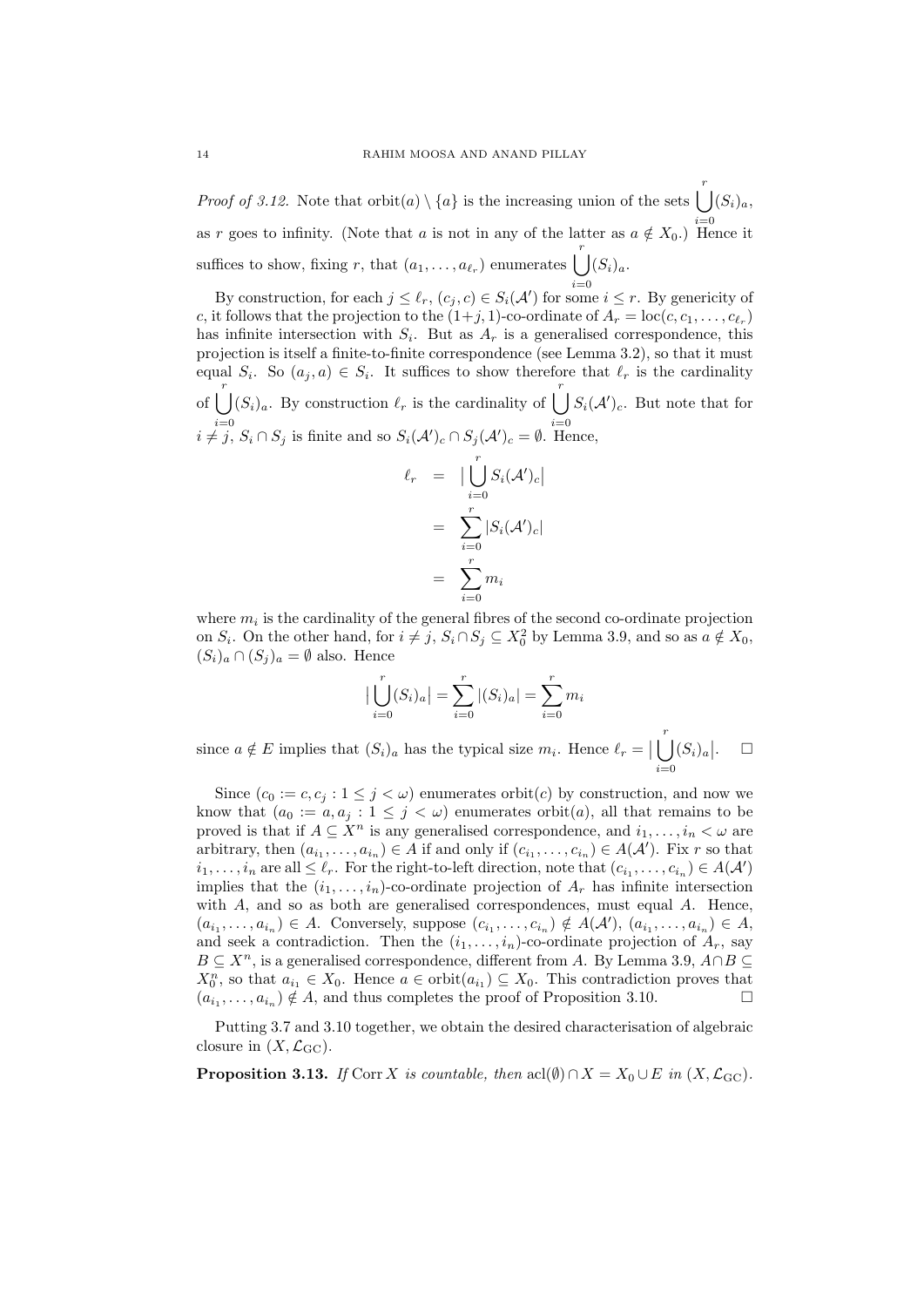*Proof.* For the right-to-left containment, suppose  $a \in X_0$ . Then by definition  $a \in$ orbit(b) for some  $b \in X_{00}$ . But then  $(b, b) \in S \cap \Delta$  for some  $\Delta \neq S \in \text{Corr } X$ . As this intersection must be finite,  $b \in \text{acl}(\emptyset)$ . Now  $a \in \text{orbit}(b)$  implies that  $a \in \text{acl}(b) \subseteq \text{acl}(\emptyset)$ , as desired. On the other hand, if  $a \in E$  then  $a \in E_S$  for some  $S \in \text{Corr } X$ , and  $E_S$ , the set of points over which the fibre of the second co-ordinate projection on  $S$  is not the generic value, is a finite 0-definable set in  $(X, \mathcal{L}_{\text{GC}})$ . Hence  $X_0 \cup E$  is contained in acl $(\emptyset)$ .

To prove the left-to-right direction we take  $a, b \in X \setminus (X_0 \cup E)$  and show that they have the same type in  $(X, \mathcal{L}_{\text{GC}})$ . We do this by exhibiting an automorphism of  $(X, \mathcal{L}_{\text{GC}})$  taking a to b. By Proposition 3.7, X is partitioned into disjoint orbits. Let  $\phi$ : orbit $(a) \rightarrow$  orbit $(b)$  be the bijection given by Proposition 3.10. We define  $\sigma: X \to X$  to be the permutation that is the identity on every orbit except orbit(*a*) and orbit(*b*),  $\sigma|_{\text{orbit}(a)} = \phi$ , and  $\sigma|_{\text{orbit}(b)} = \phi^{-1}$ . To show that  $\sigma$  is an  $\mathcal{L}_{\text{GC}}$ -automorphism we need to show that it preserves all the generalised correspondences. Let  $A \subseteq X^n$  be a generalised correspondence, and  $x = (x_1, \ldots, x_n) \in A$ . Then all the  $x_i$ 's are in the same orbit. If that orbit is orbit $(a)$  or orbit $(b)$  then Proposition 3.10 implies that  $\sigma(x) \in A$ . If not, then  $\sigma(x) = x \in A$ .

Now the characterisation of essential  $\aleph_0$ -categoricity goes through:

# Theorem 3.14. The following are equivalent.

- (i) Corr  $X$  is finite.
- (ii) X is essentially saturated and  $(X, \mathcal{L}_{\text{GC}})$  is  $\aleph_0$ -categorical.
- (iii) X is essentially saturated and  $(X, \mathcal{L}_{\text{Douady}})$  is  $\aleph_0$ -categorical.
- (iv) X is essentially  $\aleph_0$ -categorical.

Proof. The proof is analogous to the simply connected case (Theorem 2.6).

(i)  $\implies$  (ii). Assume Corr X is finite. First observe that acl $(\emptyset) \cap X$  is finite. Indeed, by Proposition 3.13, acl $(\emptyset) \cap X = X_0 \cup E$ . Since Corr X is finite and the intersection of distinct finite-to-finite correspondences are finite,  $X_{00}$  is finite. But every orbit is also finite. Hence  $X_0$  is finite. On the other hand as each  $E_S$  is finite and  $Corr X$  is finite,  $E$  is also finite.

Also, by Lemma 3.2 there are only finitely many generalised correspondences in  $X^n$ , for each  $n > 0$ .

Now, if  $A \subseteq X^n$  is irreducible complex-analytic, then (after a permutation of  $\alpha$ -ordinates)  $\Lambda$  is a product of generalised correspondences and singletons – this is Lemma 3.3(b). By saturation of  $(X, \mathcal{L}_{\text{GC}})$  – which holds because of Proposition 3.5 – one can use automorphisms to show that if A is  $\text{acl}(\emptyset)$ -definable in  $(X,\mathcal{L}_{\text{GC}})$ , then the singletons that appear must come from acl $(\emptyset) \cap X$ . Hence there are only finitely many acl $(\emptyset)$ -definable irreducible complex-analytic subsets of  $X^n$  in  $(X, \mathcal{L}_{\text{GC}})$ , for all  $n > 0$ . Exactly as in Theorem 2.6, this implies  $\aleph_0$ -categoricity.

(ii)  $\implies$  (iii). This is because  $\aleph_0$ -categoricity implies triviality, and then we know that  $(X, \mathcal{L}_{\text{Douady}})$  is inter-0-definable with  $(X, \mathcal{L}_{\text{GC}})$  by Proposition 3.5.

 $(iii) \Longrightarrow (iv)$ . Clear.

(iv)  $\implies$  (i). Let L be a full countable language for X such that  $(X, \mathcal{L})$  is  $\aleph_0$ -categorical. Again we conclude that X has trivial geometry and hence every finite-to-finite correspondence is acl( $\emptyset$ )-definable in  $(X, \mathcal{L})$ . So, by  $\aleph_0$ -categoricity, Corr X is finite.